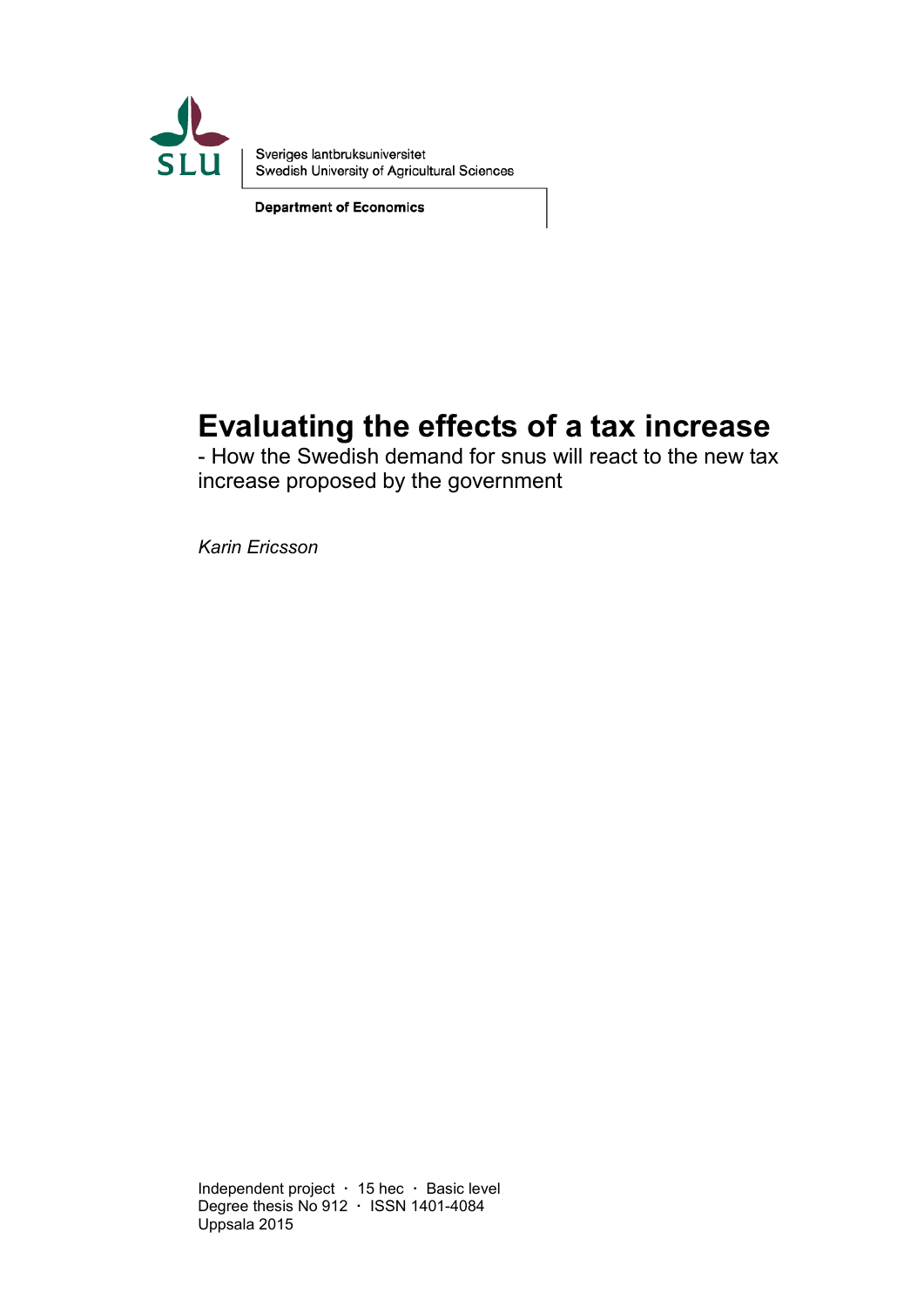#### **Evaluating the effects of a tax increase**

- How the Swedish demand for snus will react to the new tax increase proposed by the government

*Karin Ericsson*

| Supervisor: | Sebastian Hess, Swedish University of Agricultural Sciences,<br>Department of Economics |
|-------------|-----------------------------------------------------------------------------------------|
| Examiner:   | Ing-Marie Gren, Swedish University of Agricultural Sciences,<br>Department of Economics |

**Credits:** 15 hec **Level:** G2E **Course title:** Independent project**/**Degree Project in Economics **Course code:** EX0540 **Faculty:** Faculty of Natural Resources and Agricultural Sciences

**Place of publication: Uppsala Year of publication:** 2015 **Name of Series:** Degree project/SLU, Department of Economics **No:** 912 **ISSN** 1401-4084 **Online publication:** [http://stud.epsilon.slu.se](http://stud.epsilon.slu.se/)

**Key words:** Elasticity, price of snus, rational addiction model, tobacco taxation



Sveriges lantbruksuniversitet Swedish University of Agricultural Sciences

**Department of Economics**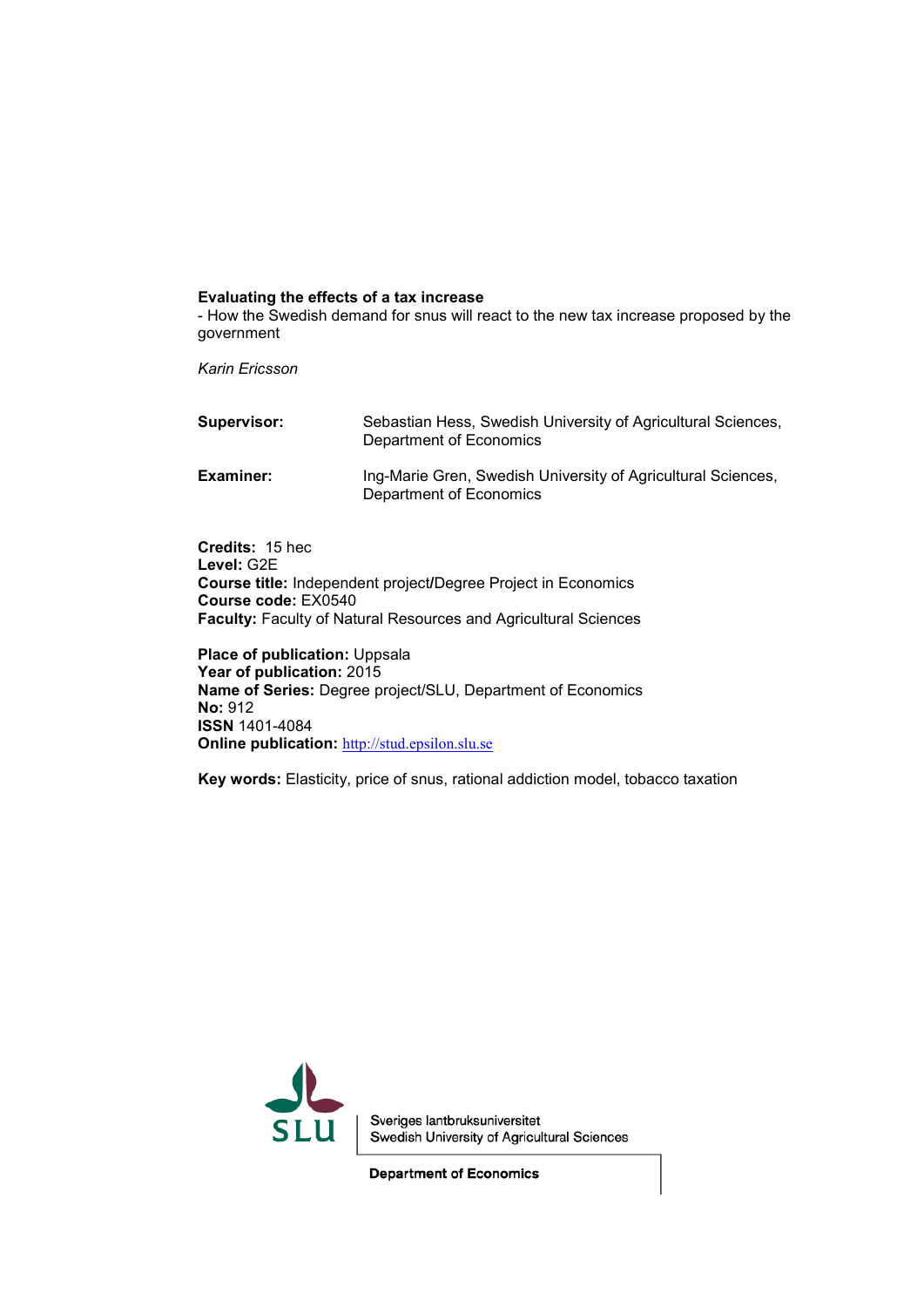# Acknowledgements

I would like to thank my supervisor Sebastian Hess for all his support as well as guidance throughout these months. His assistance and excellent knowledge regarding statistics and databases made a huge impact. I would also like to extend a warm thank you to Maria Mårtensson, my fellow coursemate, for her strength and assistance.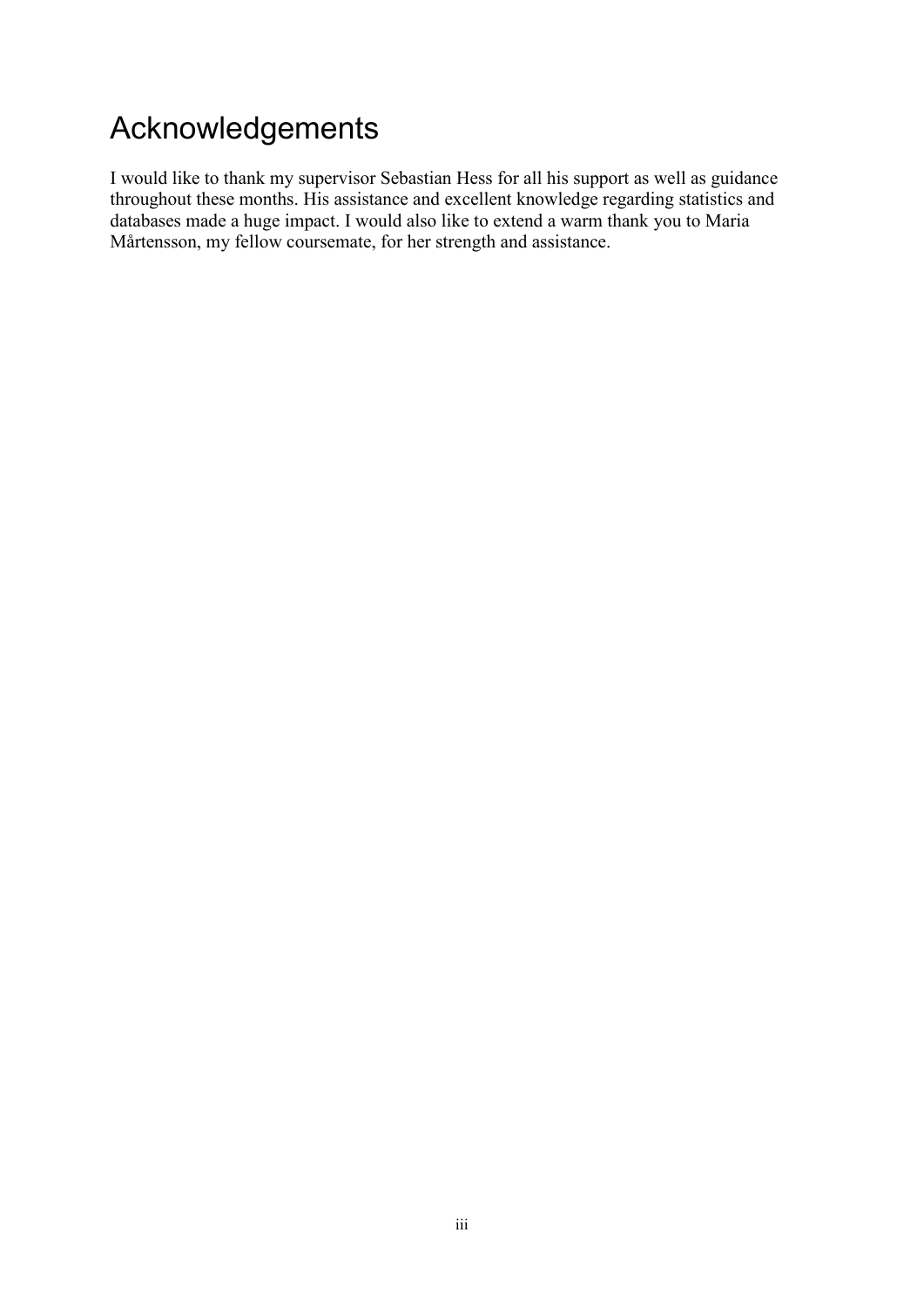# Abstract

This thesis deals with the concept of how price affects demand for a good by estimating various price elasticities of demand for snu sold in Sweden. Information was gathered on price development for snus and cigarettes as well as sales data from Swedish Match, the largest supplier of snus in Sweden. Income-, price- and cross-price elasticities were estimated based on log-log regression. Results show that snus is an inelastic good since the coefficient for price of snus was -0.536. This proved that a 1% increase in price causes a 0.536% decrease in quantity demanded. One of the main arguments from the government for increasing the tax on snus and thereby increasing price was to collect more tax revenue for reformations within the educational system. An elasticity of -0.536 indicates that an increase in tax will decrease demand and therefore also intended revenue. This proves that tax on snus should probably be lowered, since consumers have the possibility of choosing other products similar to snus such as cigarettes or moist snuff that is now considered equally expensive.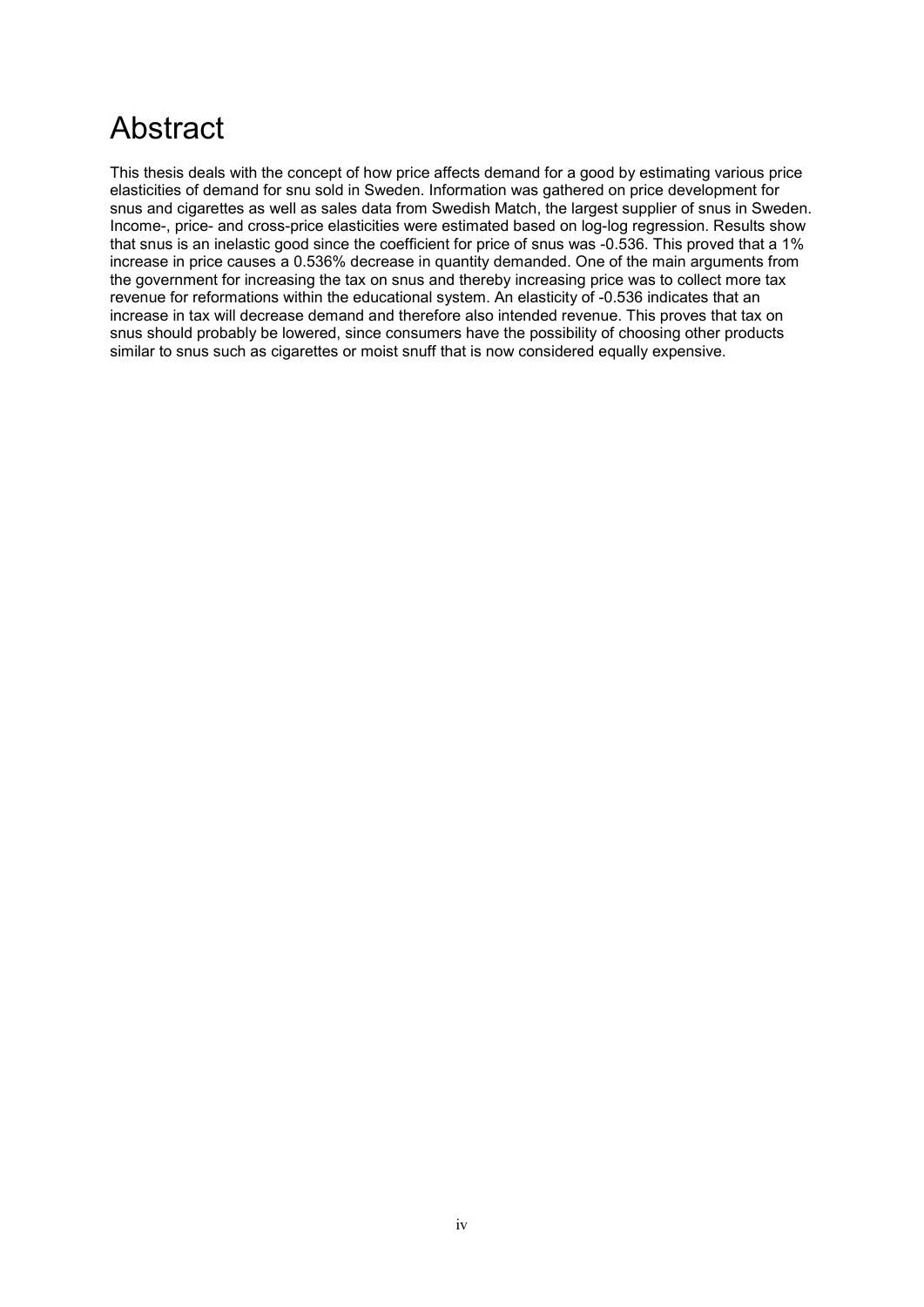# **Sammanfattning**

Den här studiens syfte var att undersöka hur konsumtionen av snus i Sverige påverkas av prisförändringar. Data samlades in från Statistiska Centralbyrån, Eurostat samt från Swedish Match AB och justerades för inflation från åren 1996-2012. Metoden som valdes till studien var pris elasticitet som jämför hur pris påverkar efterfrågan. Genom att genomföra en regression med variablerna efterfrågan på snus, pris på snus, pris på cigaretter, disponibel inkomst samt en dummy variabel för rökförbudet på baren som infördes 2005 kunde koefficienterna för de olika variablerna räknas ut. Resultatet från metoden visade på en koefficient för pris på snus på -0.536 vilket innebär att om priset höjs med 10% så kommer efterfrågan på snus minska med 5.36%. Detta kan innebära minskade skatteintäkter för regeringen samt en ökad illegal import av snus samt andra substitut från andra länder med lägre skatter och färre restriktioner.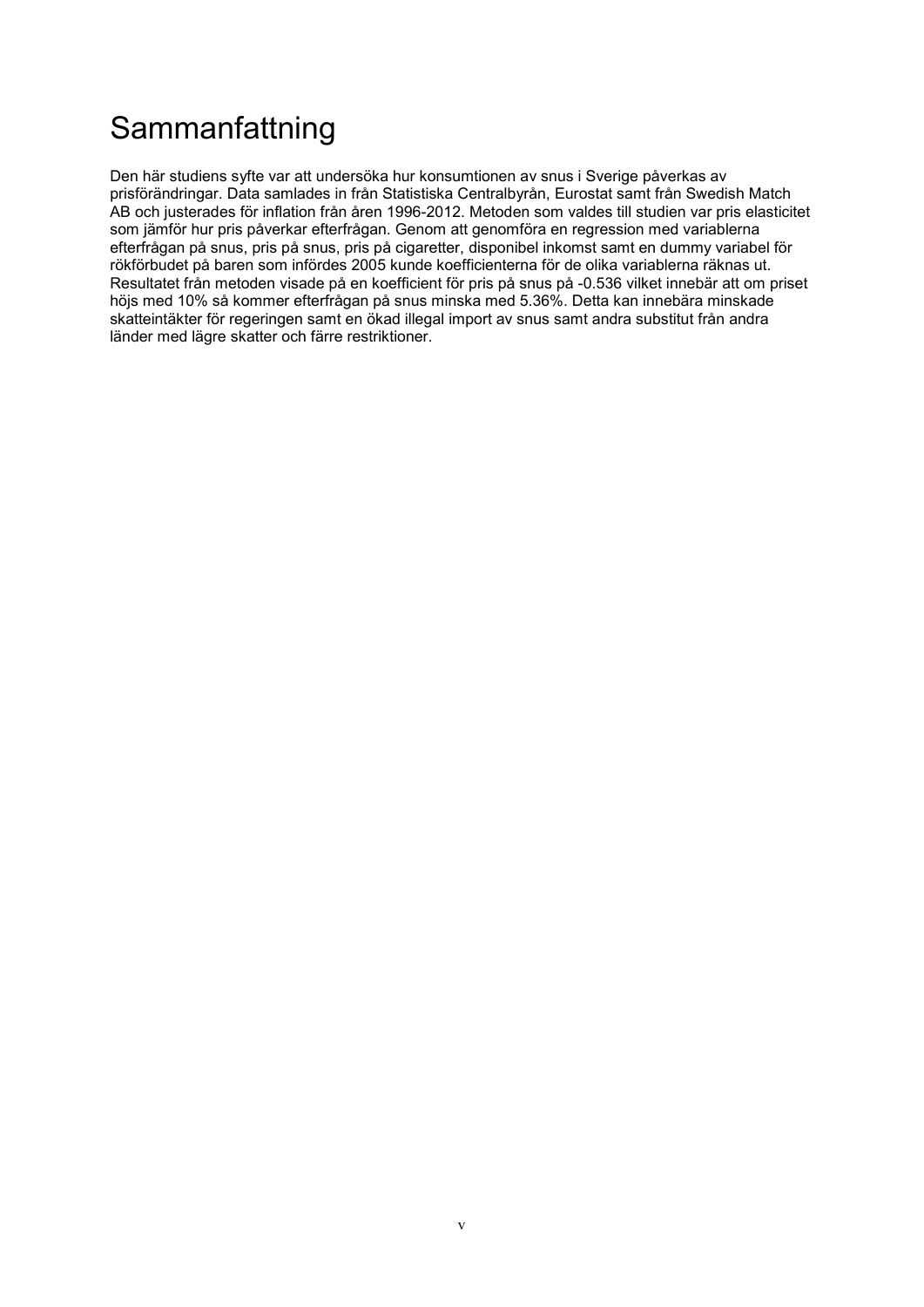# **Table of Contents**

|    | 1. Introduction                              | 1                |
|----|----------------------------------------------|------------------|
|    | 1.1. Background                              | 1                |
|    | 1.2. Area of study                           | $\boldsymbol{2}$ |
|    | 1.3. Previous research                       | $\mathbf{3}$     |
|    | 1.4. Definition of problem                   | 5                |
|    | 1.5. Purpose                                 | 5                |
|    | 1.6. Research question                       | 6                |
|    | 1.7. Limitations of the research             | 6                |
|    | 1.8. Disposition                             | 6                |
|    | 2. Theoretical Framework                     | 7                |
|    | 2.1. Demand, supply and equilibrium          | 7                |
|    | 2.2. Elasticity                              | 9                |
|    | 2.2.1. Long run versus short run             | 10               |
|    | 2.3. Tax                                     | 11               |
|    | 2.3.1. Taxes and elasticity                  | 11               |
|    | 3. Method and Material                       | 13               |
|    | 3.1. Research method                         | 13               |
|    | 3.1.1. The Static model                      | 14               |
|    | 3.1.2. The Myopic model                      | 14               |
|    | 3.1.3. The Rational Addiction model          | 15               |
|    | 3.2. Issues regarding method                 | 16               |
|    | 3.3. Motivation for method                   | 17               |
|    | 3.4. Data collection                         | 17               |
|    | 3.5. Swedish Match AB and the Swedish market | 18               |
|    | 3.6. Ethical aspects of research             | 19               |
|    | 3.7. Econometric estimation model            | 20               |
|    | 4. Results                                   | 20               |
|    | 4.1. Results from method                     | 20               |
|    | 4.1.1. Heteroskedasticity                    | 23               |
|    | 4.1.2. Multicollinearity                     | 23               |
|    | 4.1.3. Autocorrelation                       | 24               |
|    | 5. Analysis and Discussion                   | 24               |
|    | 5.1. Discussion and conclusion               | 24               |
|    | 5.2. Limitations of the approach             | 26               |
|    | 5.3. Future research                         | 27               |
|    | 6. References                                | 28               |
|    | 6.1. Articles                                | 28               |
|    | 6.2. Literature                              | 28               |
|    | 6.3. Web publications                        | 29               |
| 7. | <b>Attachments</b>                           | 30               |
|    | 7.1. Appendix 1                              | 31               |
|    | 7.2. Appendix 2                              | 31               |
|    | 7.3. Appendix 3                              | 32               |
|    | 7.4. Appendix 4                              | 32               |
|    | 7.5. Appendix 5                              | 33               |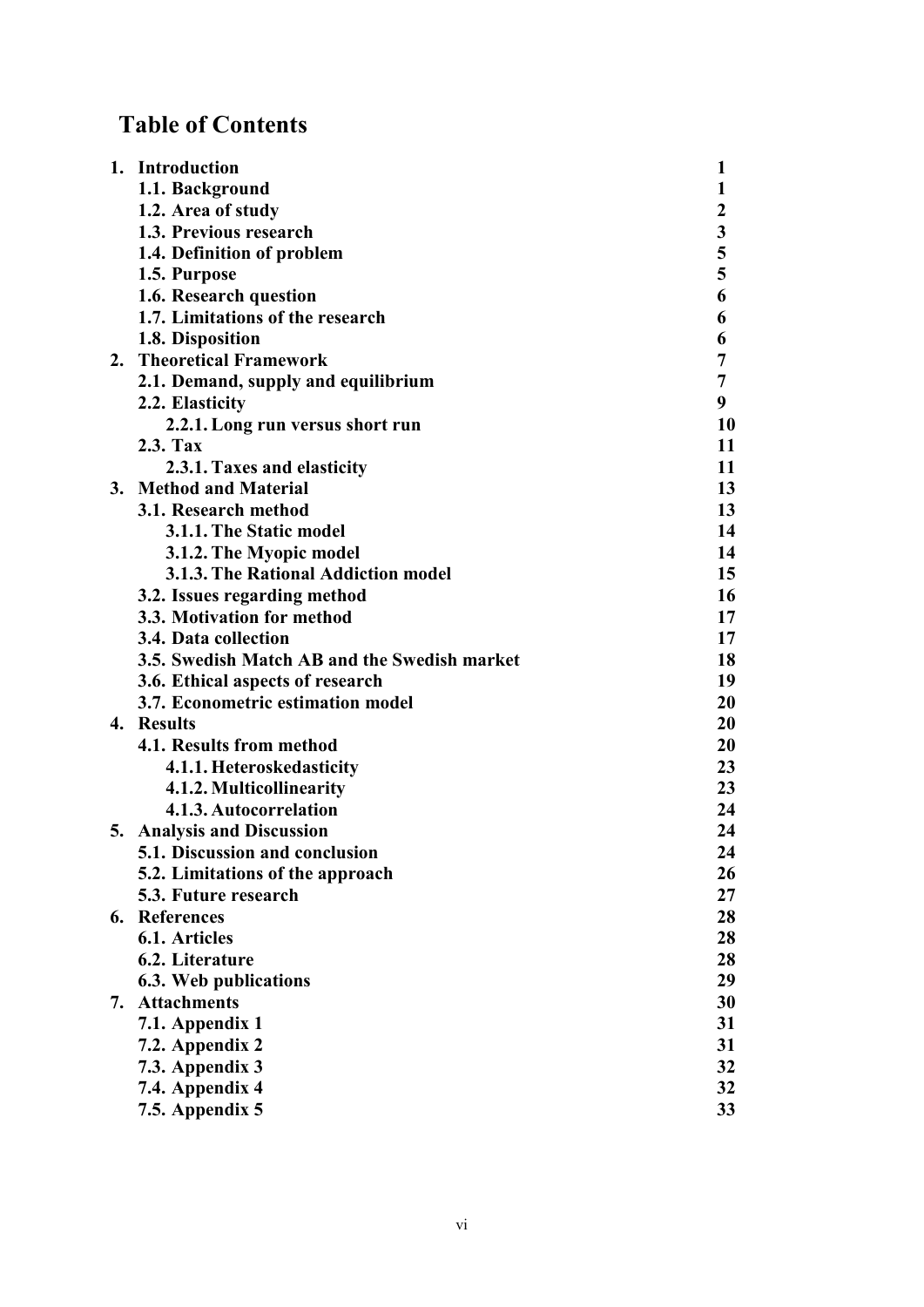# **1. Introduction**

*The first section of this thesis will explain the background of the chosen topic, the area of study, any previous study made on the subject and will with this as a base discuss what problem the thesis aims to provide a solution to. The research question is based on the purpose of the study.*

#### **1.1 Background**

Tobacco is one of the most consumed goods in the world and the usage of cigarettes has increased throughout the years but is now starting to slow down (Eriksen, M., Mackay, J  $\&$ Ross, H. 2014). During many years tobacco has been a debated subject due to the health risks associated with its usage and according to the World Health Organization approximately 6 million people die each year from it (World Health Organization WHO 2013). This has caused a global effort to reduce smoking by introducing smoking prohibitions at restaurants and bars and also by limiting commercials associated with it as well as educating people about the dangers. Research has shown that even though tobacco consumption is decreasing worldwide there is a slight increase in consumption in certain low- and middle-income countries, due to the fact that these products are relatively cheap there (WHO 2013). Tobacco has always been heavily taxed by most governments due to its health dangers as a way of trying to decrease consumption of it.

In Sweden there is a substitute to cigarettes called snus that is a smokeless tobacco intended for oral use. This smokeless tobacco has not been as heavily taxed as cigarettes and is therefore cheaper compared to them (Statistiska Centralbyrån 2010, pp 339-340). The Swedish population is consuming approximately equal shares of snus and cigarettes in their total consumption of tobacco, which proves that they can be seen as substitutes (Folkhälsomyndigheten 2013). The consumption of tobacco however has decreased in Sweden with the most significant decrease stemming from the consumption of cigarettes. From 2004 to 2013 daily consumption of tobacco has decreased from 27% to 21%. Daily cigarette use decreased from 16% to 11% while snus consumption decreased only slightly from 12% to 11% during the same period (Folkhälsomyndigheten 2013). The decrease in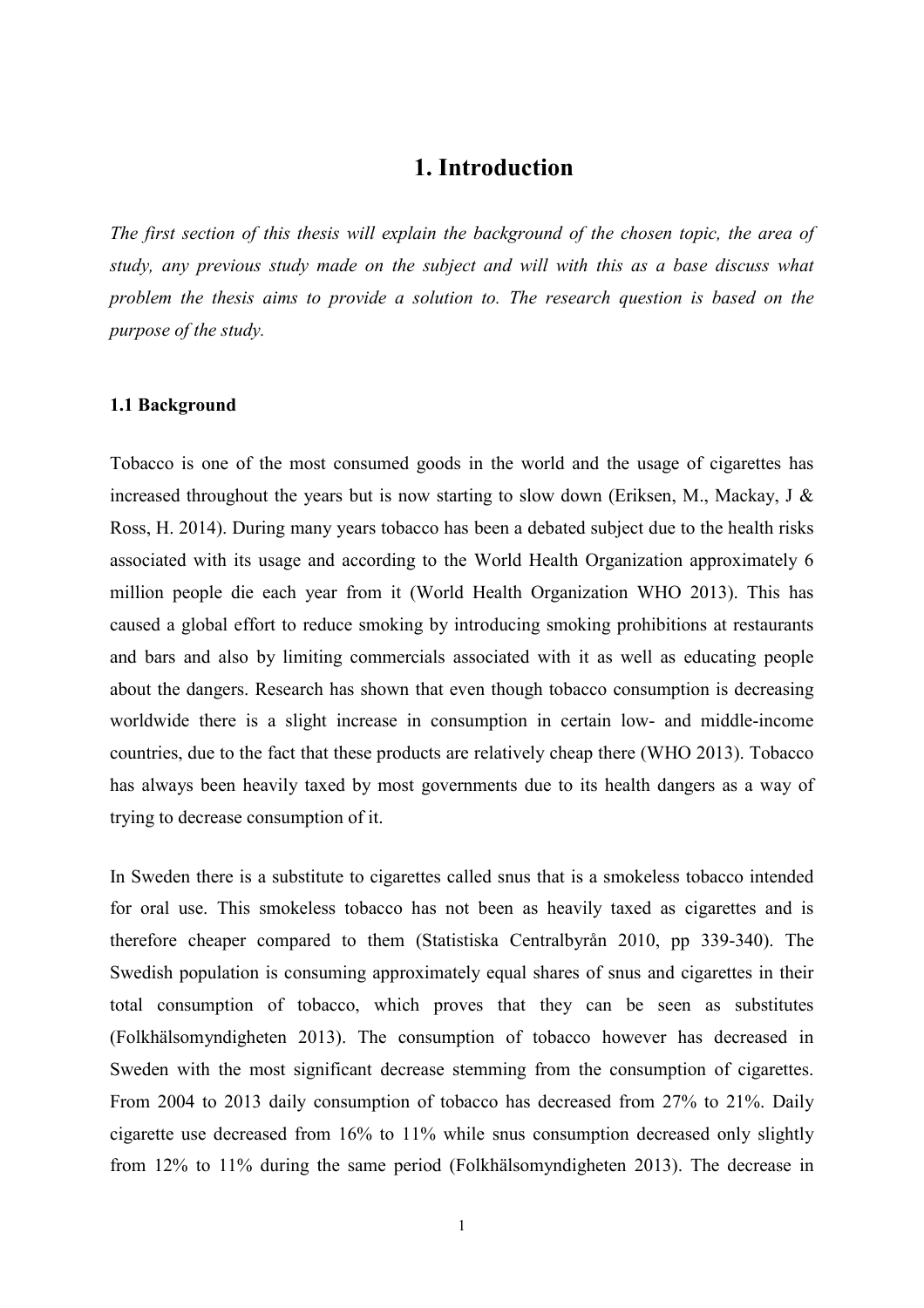cigarette consumption and the substitution effect towards snus has been seen as positive due to the fact that snus has fewer proven negative health affects on the user and does not affect others in a negative health aspect either (Swedish Match 2012).

Sweden is one of the largest producers of snus and has a long history of production of tobacco stemming from the Swedish monopoly on tobacco in 1915 where the government needed funds for infrastructure and military defense (Swedish Match 2013) and since then Sweden is well known for their snus. Sweden is not allowed to export snus to any of the countries within the EU, however they are allowed to export to countries outside meaning that some of the largest importers of Swedish snus are Norway and USA. It is however legal to import snus into Sweden for private consumption up to a certain amount, after which the consumer has to pay tax on the good if the consumer is caught (Tullverket 2014). This means that a lot of snus is brought into the country without the government's knowledge. The consumption of unregistered snus during 2010 was approximately 14,6 millions of packages which is an increase compared to 2009 when only 13,4 millions of packages was consumed unregistered (Sohlberg, T. 2011).

#### **1.2 Area of study**

Since snus has not been as heavily taxed as cigarettes it has been cheaper to purchase snus and many see it as an alternative to cigarettes with more restrictions on cigarettes being imposed. Recently the government suggested a new regulation however that will increase price of snus (Regeringskansliet 2014). The new regulation states that snus should be taxed even further meaning that price per package will increase. The reason for this tax increase is due to a new reform of the educational system that needs to be funded beyond the current resources that the government holds. There have been several suggestions for changes that will fund this reformation and the increase in tax on snus is one of them. The new budget proposal suggests a 22% increase meaning that price per package (24 gram) will increase by 2,54 SEK (Regeringskansliet 2014). Since 2006 tax on snus has increased by almost 210% meaning that it currently costs 382 SEK per kilo (Mellgren, F. 2012). The new proposition from the government suggests that price be increased from 382 SEK per kilo to 471 SEK per kilo. This makes a package of snus and a package of cigarettes almost equally expensive. Figure 1.1 shows price development of snus and cigarettes in Sweden calculated in mean prices from 1980 until 2012.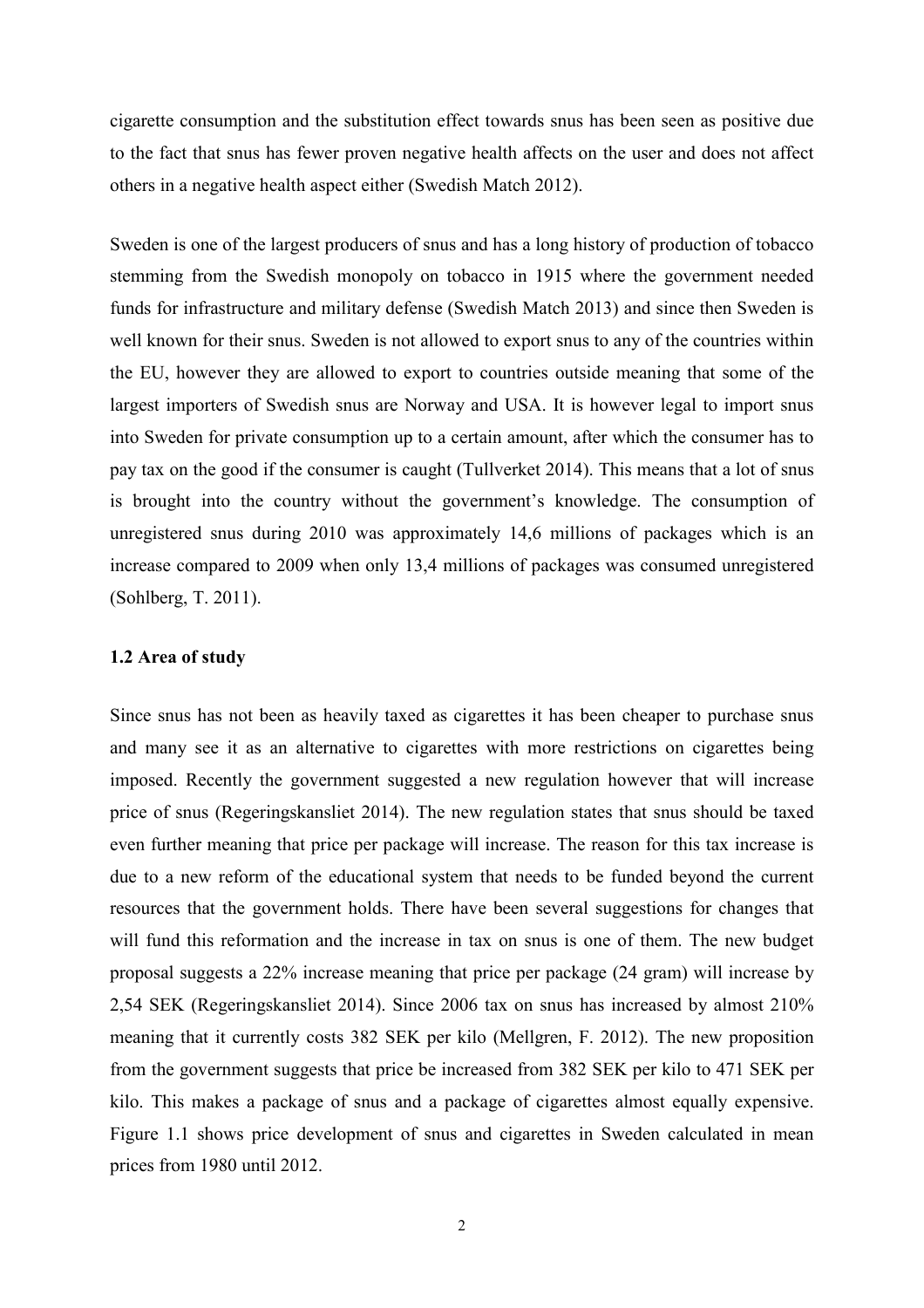In the proposition from the government it states that the primary purpose of the tax increase is to increase the tax revenues and not to decrease consumption of snus in Sweden. The government hopes that they will be able to collect approximately 0,79 billion SEK through this tax increase on tobacco (Regeringskansliet 2014). When applying a tax on a good it is important that the tax is well developed and that the government is aware of how consumers react to price changes. If the aim is to increase tax revenue and consumers react a lot to price changes, then the tax will only decrease demand and therefore also revenue (Laporte, A. 2006).



*Figure 1.1 Price increase in cigarettes and snus in Sweden from 1980-2012* Source: Own depiction based on data from SCB

#### **1.3 Previous research**

The research area of tobacco taxes has been discussed from many different angles and opinions throughout the years and it is still a very debated subject. Most of the research in this area has been done with respect to taxes on cigarettes instead of snus (Laporte, A. 2006; Ross, H., Powell, L., Tauras, J. & Chaloupka, F. 2005; Bishop, J., Liu, H. & Meng, Q. 2006). Due to this, the literature underlying this thesis is based on tobacco taxes in general, which can be applicable to this research due to the fact that both are addictive goods and can be seen as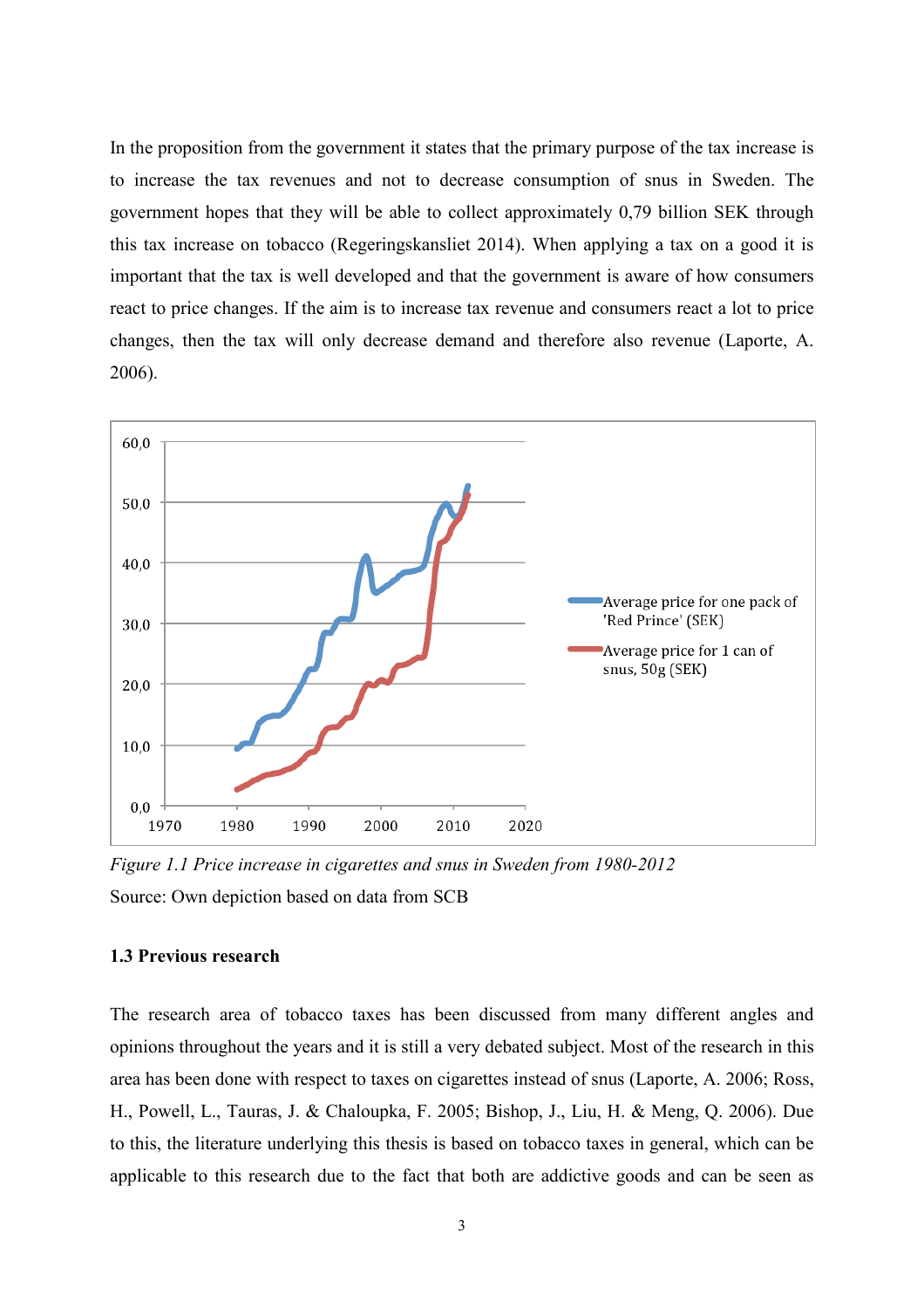substitutes. In previous research the most commonly used method of research is price elasticity of demand meaning that researchers have examined how price changes affects demand. In an article by Frank J. Chaloupka (1998) he concludes that price elasticity for cigarette demand falls between -0.3 and -0.5 meaning that a 10% increase in price will decrease demand by approximately 3-5%. Many other studies that examine price increases on tobacco receive similar results. Sheu, M., Hu, T., Keeler, T., Ong, M. & Sung, H. (2004) examined smoking prevalence in California and how consumers reacted to a major price increase. They stated that in real terms the price of cigarettes increased by 63% in two years from 1997 to 1999. Their study was conducted in three different major cities in California with several different variables such as price, income, ethnicity and other cultural differences. The result from their study indicated a price elasticity of demand at -0.46, which is within the limits of the price elasticities dicussed by Chaloupka. Becker, G. & Murphy, K. (1988) discusses in another article their theory about rational addiction and explain that tobacco is seen by many as an addictive good that would cause consumers to continue purchasing a good despite its price but that the consumer would make rational decisions about future prices and adjust consumption thereafter. Their discussion also revolves around the concept of addiction and that it is difficult to establish addiction among goods since individuals view addiction in different ways. However, due to previous research and studies it is reasonable to view tobacco as an addictive good. In a study conducted by Galbraith, J. & Kaiserman, M. (1997) they mention the importance of including the possibility that when price is increased on an addictive good it will result in an increase in illegally imported goods. They mention the rational addiction model by Becker, G. & Murphy, K. (1988) and argue that the habits that consumers have are difficult to break out of and to abandon a habit would cause the entire demand function for the consumer to change. Their discussion regarding rational addiction is of importance in this discussion since they consider how the rational aspect of the model will affect long-term addiction of a good. Either increased taxes and prices will help reduce demand in the long run causing consumers to change their entire demand function or it will cause a shift of demand towards other types of the product, such as illegally imported products. This is something that will be discussed further on in this thesis since future tax increases and policies might affect the consumers will to continue purchasing this product which in turn will affect predicted tax revenue.

A research conducted in Sweden stated that a 10% increase in price on tobacco decreases consumption by 4%, indicating a price elasticity of demand at -0.4 (Folkhälsomyndigheten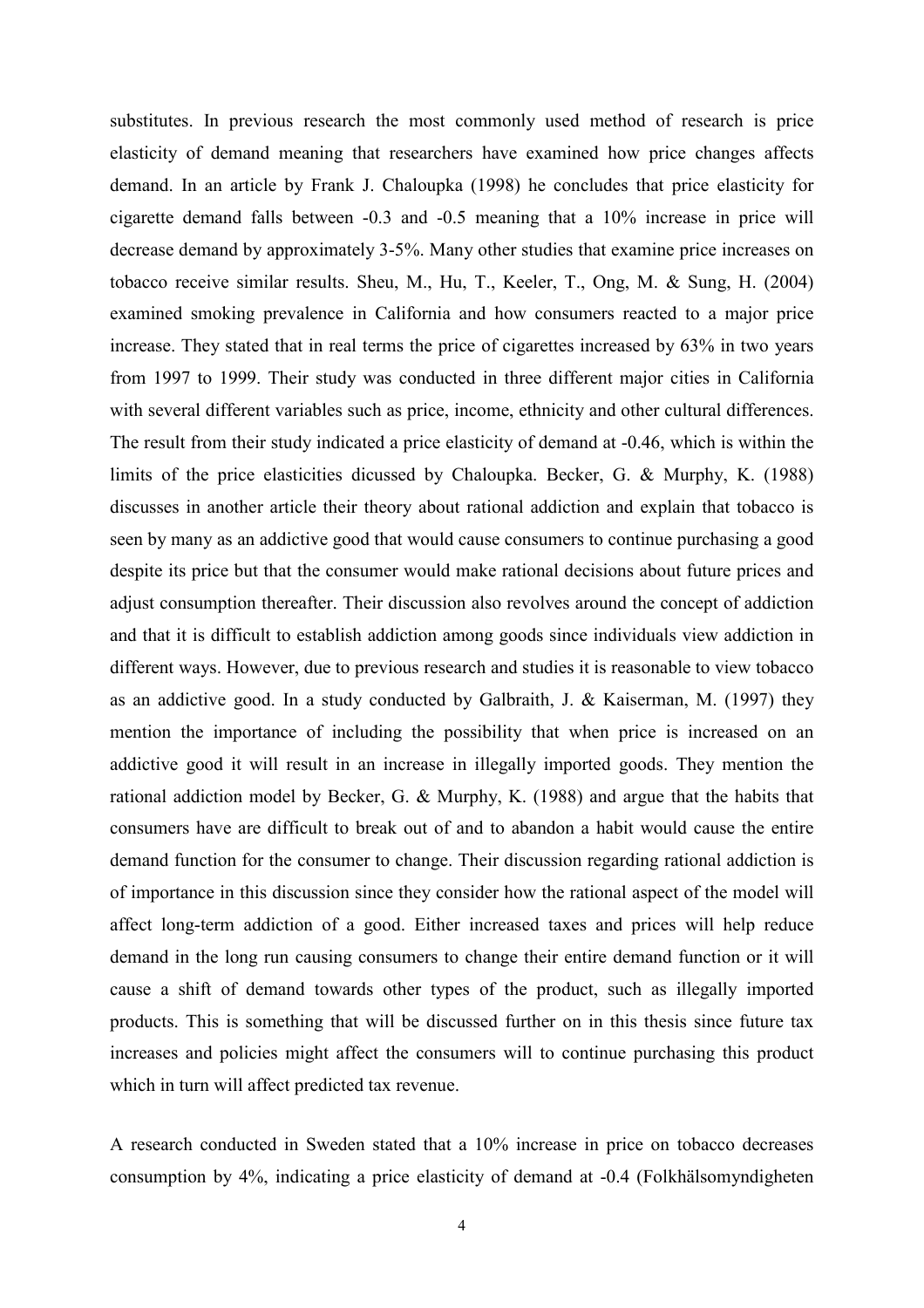2009, p. 17). This will be the base for the calculations performed in this thesis and the results will be compared with this.

#### **1.4 Definition of problem**

This thesis will focus on what effect an increase in tax will have on demand for a good. When a tax is applied it has to be taken into account how consumers will respond to the increase in price and if they are willing to pay the extra amount charged for the good or if they will find substitute goods or change their habits due to it. This is called price elasticity of demand and measures how a 1% change in price causes demand to change as well. Since snus has not been as heavily taxed as other tobacco goods such as cigarettes previously it is interesting to see how this new change will affect demand since it will now be as expensive as its substitute good. The differences in health damages between these two goods should be relevant for the government since an increase in price in snus might cause an increase in demand for cigarettes. This means that the government might have to reconsider their policies regarding smoking and implement even stricter policies to limit smoking as a result of the tax increase. Another aspect of this problem is that the amount being imported to the country might increase due to higher restrictions on smoking meaning that consumers are not willing to switch to this good even if price for cigarettes were to decrease and it might be necessary to look into new policies that will change rules and regulations for this as well. Currently it is legal to import tobacco up to a certain amount and then you have to pay tax for it, but unfortunately, a lot of tobacco is being imported without ever being registered, meaning the government is taking a loss of tax revenue. This new regulation, if not being properly outlined, might increase this import leading to decreasing amounts of tax revenue for the government.

#### **1.5 Purpose**

An increase in tax on snus will probably cause demand to decrease depending on how elastic the product is. However, if demand decreases on snus produced in Sweden it means that demand might increase on other substitute goods such as cigarettes that have a more profound negative effect on health. The purpose of this thesis is therefore to study to what extent demand might decrease for snus and then discuss if this will cause an increase in demand for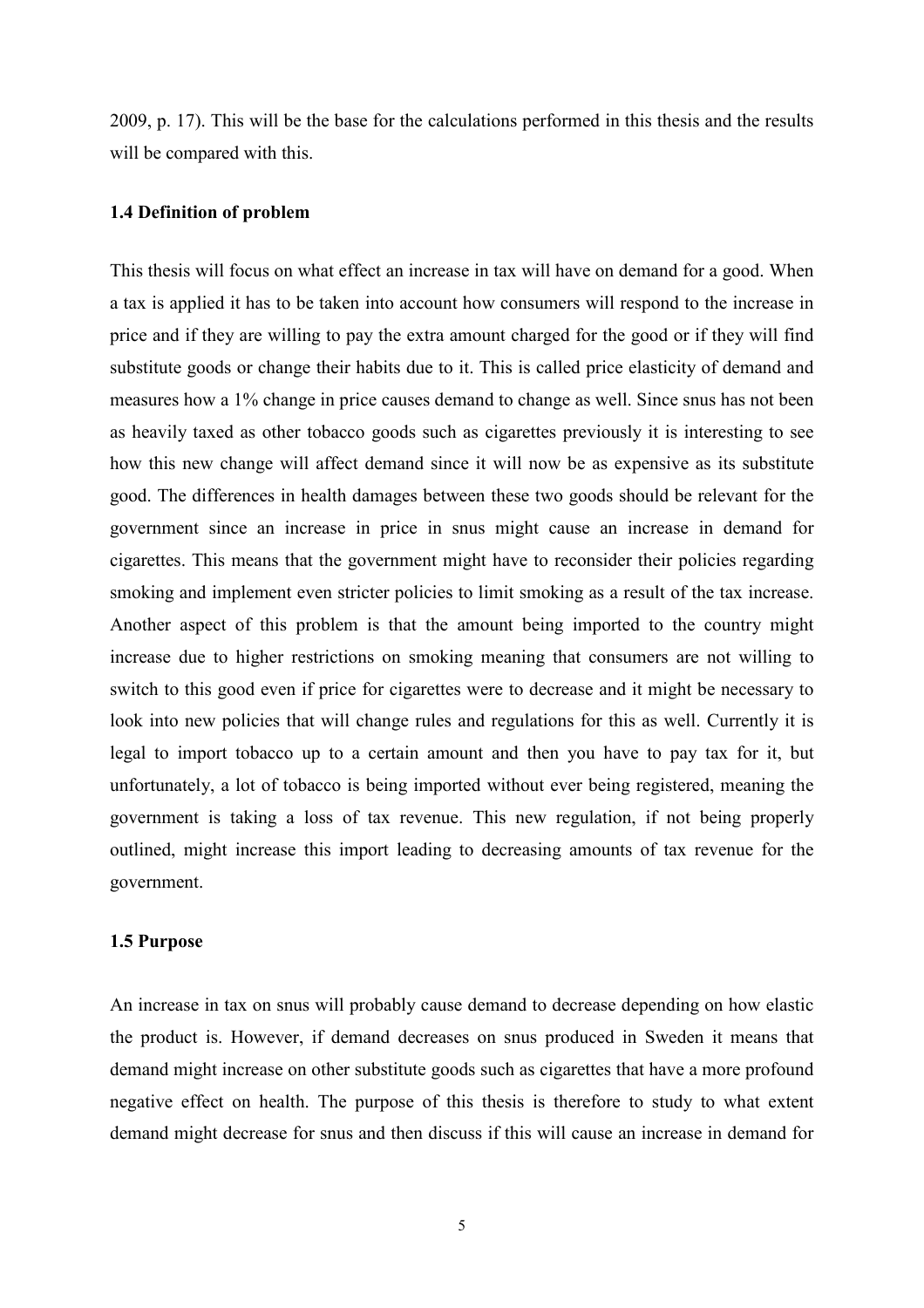substitute goods or illegally imported goods from abroad meaning that the intended tax revenues will decrease.

#### **1.6 Research question**

The purpose of this thesis therefore is to investigate the questions: how will the increase in tax on snus affect its demand in Sweden? What possible effects will the tax increase have on the predicted tax revenue? These two questions are what this thesis aims to answer.

#### **1.7 Limitations of the research**

This research will only investigate consumption and sale of snus and cigarettes in Sweden and therefore no other tobacco products. Statistics of illegally imported products are discussed in the beginning and in the discussion of this thesis but will not be used in models or calculations. I will also limit the scope of this thesis by only looking at taxes on snus and cigarettes and policies concerning the decrease in consumption of these goods such as the prohibition of smoking in bars introduced in 2005. I will not look further into data on advertising, public knowledge about health hazards, education or demography but will however include this in the discussion. Previous research has mostly looked at tobacco overall and not specifically snus but this has been regarded in the research when comparing elasticities. I will also consider usage of tobacco in Sweden as regional data and not compare different parts of Sweden. Data has been collected from Sweden Match and due to their large market share in Sweden their sales data has been seen as representative for the Swedish demand in this thesis.

#### **1.8 Disposition**

This thesis is disposed in such a way that first the background, purpose and previous research that gave rise to the research question will be discussed in the first section, "Introduction". After that the theoretical background that the thesis is based on will be discussed in the second section, "Theoretical framework". The third section, "Method and material", discusses what method the thesis is based on and that will be used and also how material was collected as well as what implications might arise in this step. In the fourth section, "Results", the data that has been collected in the previous part will be brought forward and presented given the method chosen. After this the results will be discussed and compared to other results from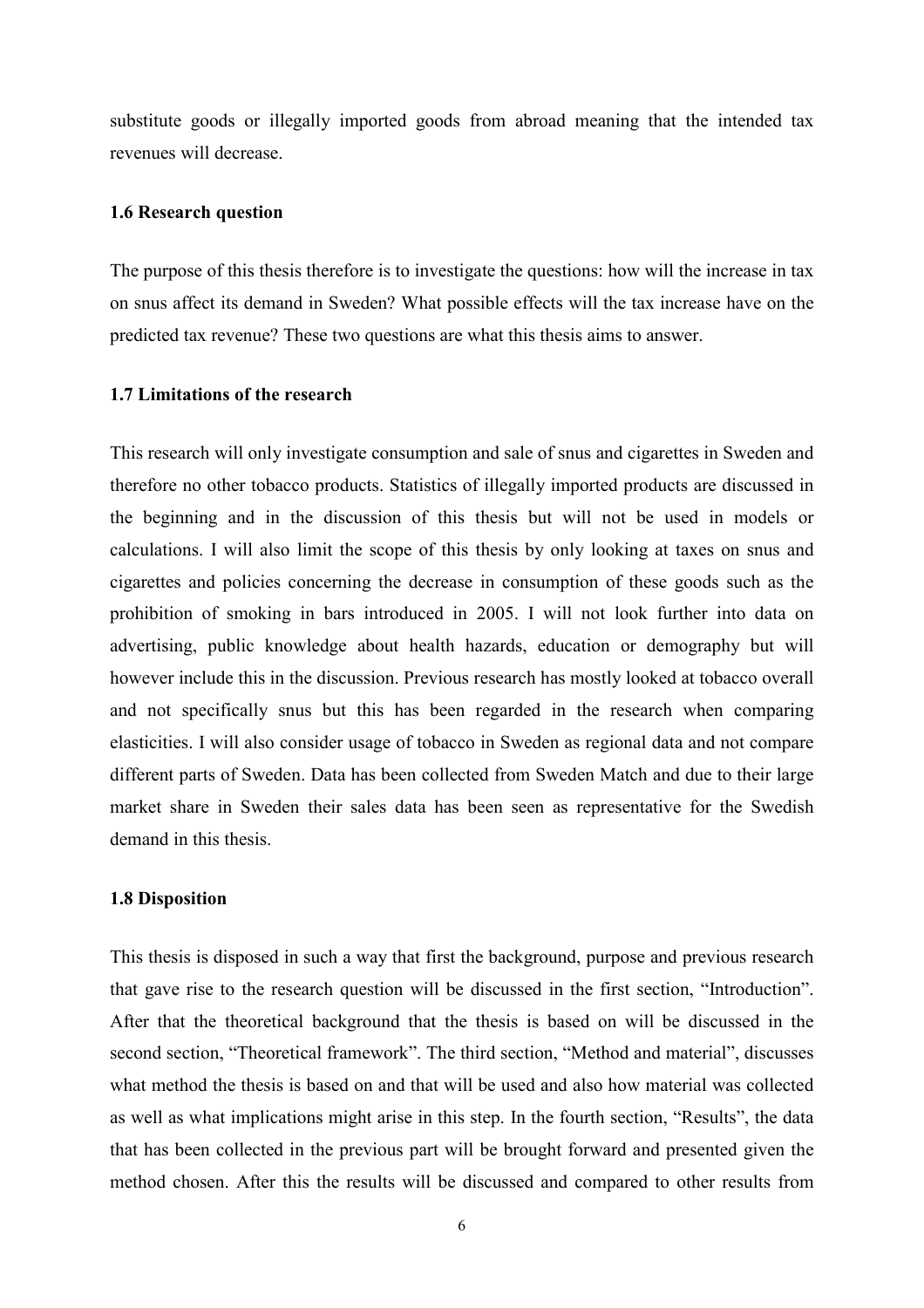previous studies in the fifth section, "Analysis and discussion". After that references and attachments will be presented for the reader's consideration.

# **2. Theoretical Framework**

*The theoretical framework will build the base for this thesis by explaining what fundamental concepts it is based on and what theories regarding the models used later on that are of utter importance.*

#### **2.1 Demand, supply and equilibrium**

Economic theory states that two forces called demand and supply globally determine markets and their equilibriums (Perloff, J. 2014, p. 32). Consumers demand goods and companies try to supply these consumers with enough goods to keep their needs satisfied. Markets and their equilibrium usually decide the market price that consumers pay for the goods if there are no other interventions from governments or other organizations. There are some occasions where the equilibriums might be distorted due to external or internal factors affecting demand and supply (Perloff, J. 2014, p. 45). An example of an external factor is a natural disaster that might create a shortage of crops during a year causing supply to shift upward and thereby increasing price of the remaining crops on the market. An internal factor might be when a company is planning a restructuring of their company where they need more funds in order to do this and have to increase prices and cut down on wages meaning that supply is decreased and equilibrium is shifted upwards. There are some factors influencing the market equilibrium that are dependent on external factors institutionalized by governments or organizations such as taxes, quotas or subsidies (Perloff, J. 2014, p. 61). All of these distorts the market equilibrium and induces a potential misallocation of resources within the economy. Figure 2.1 below illustrates a fictional scenario of how the Swedish snus market is affected by a tax increase that causes a shift of the supply curve and a shift in the market equilibrium.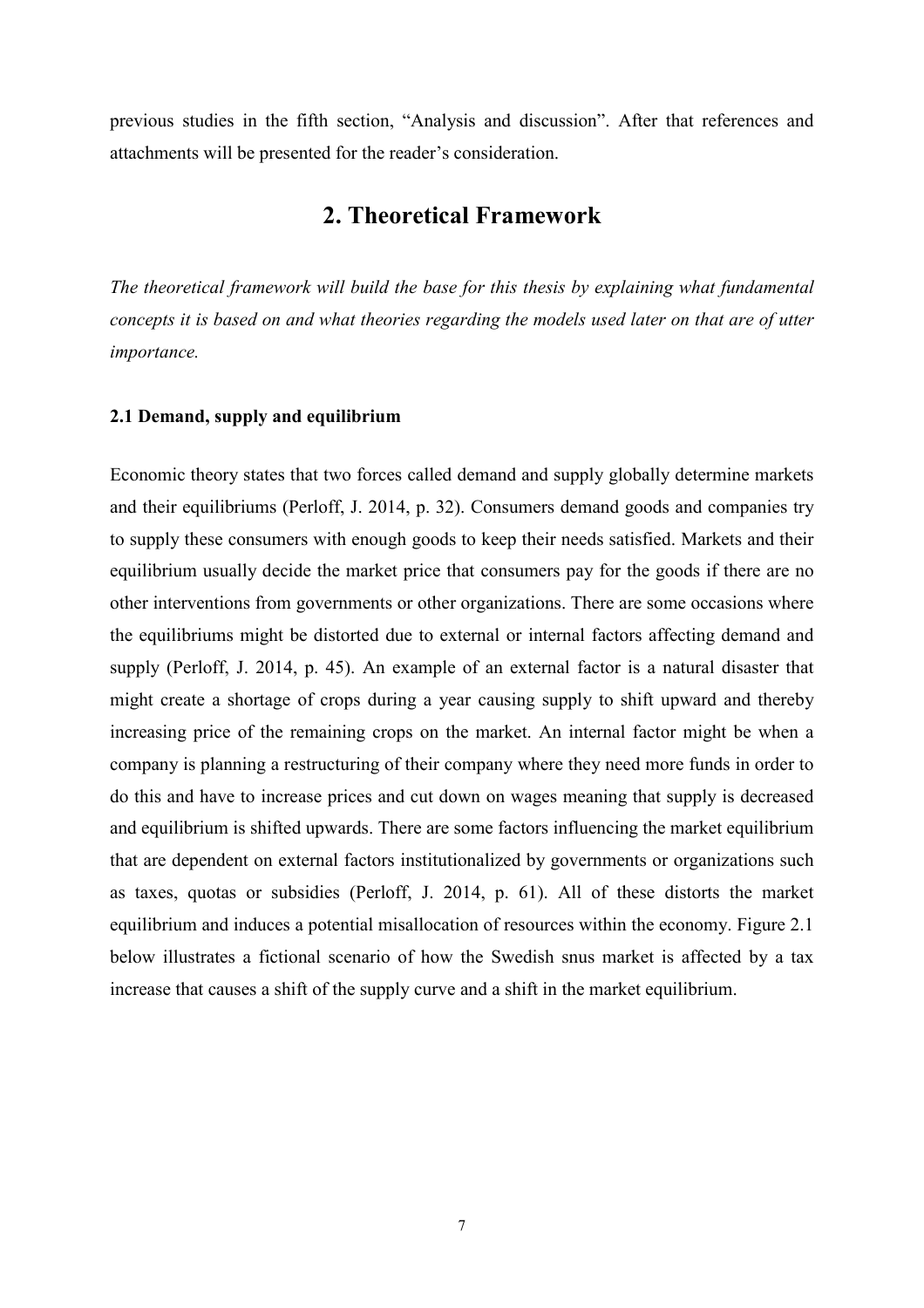

*Figure 2.1 Tax effect on market equilibrium*  Source: Own depiction of snus market based on fictional data

There are different types of groups of goods that are characterized by how demand and supply react to changes in prices and income. There are four types of goods known as normal goods, necessary goods, luxury goods and Giffen goods (Perloff, J. 2014, p. 132). Normal goods are discussed previously and have the characteristic that when price decreases or when income increases more will be demanded by consumers. Normal goods follows a basic principle in economics called Law of Demand meaning that when price of a good decreases then demand for that good will increase and vice versa. Necessary goods however are not affected in the same way by price and income changes. If income increases then demand for a necessary good does not increase as much since the consumer can switch to purchasing a more expensive good such as a normal good. A luxury good is a good where when income increases the demand for those goods increases more than in proportion to the increase in income. Luxury brands or fancy cars usually are more attractive to consumers when income increases since it can be seen as high status to purchase that specific good. A Giffen good is a specific type of good that seemingly defies the Law of Demand meaning that when price for that good increase then so does the observed demand. This effect however holds only for the uncompensated demand curve and when measuring price increases the substitution effect is still negative for Giffen goods. Due to these different types of goods it is important to include income in the demand function to describe what drives demand for that good. The demand function is seen below in equation 1.1, and explains that demand for a specific good X is a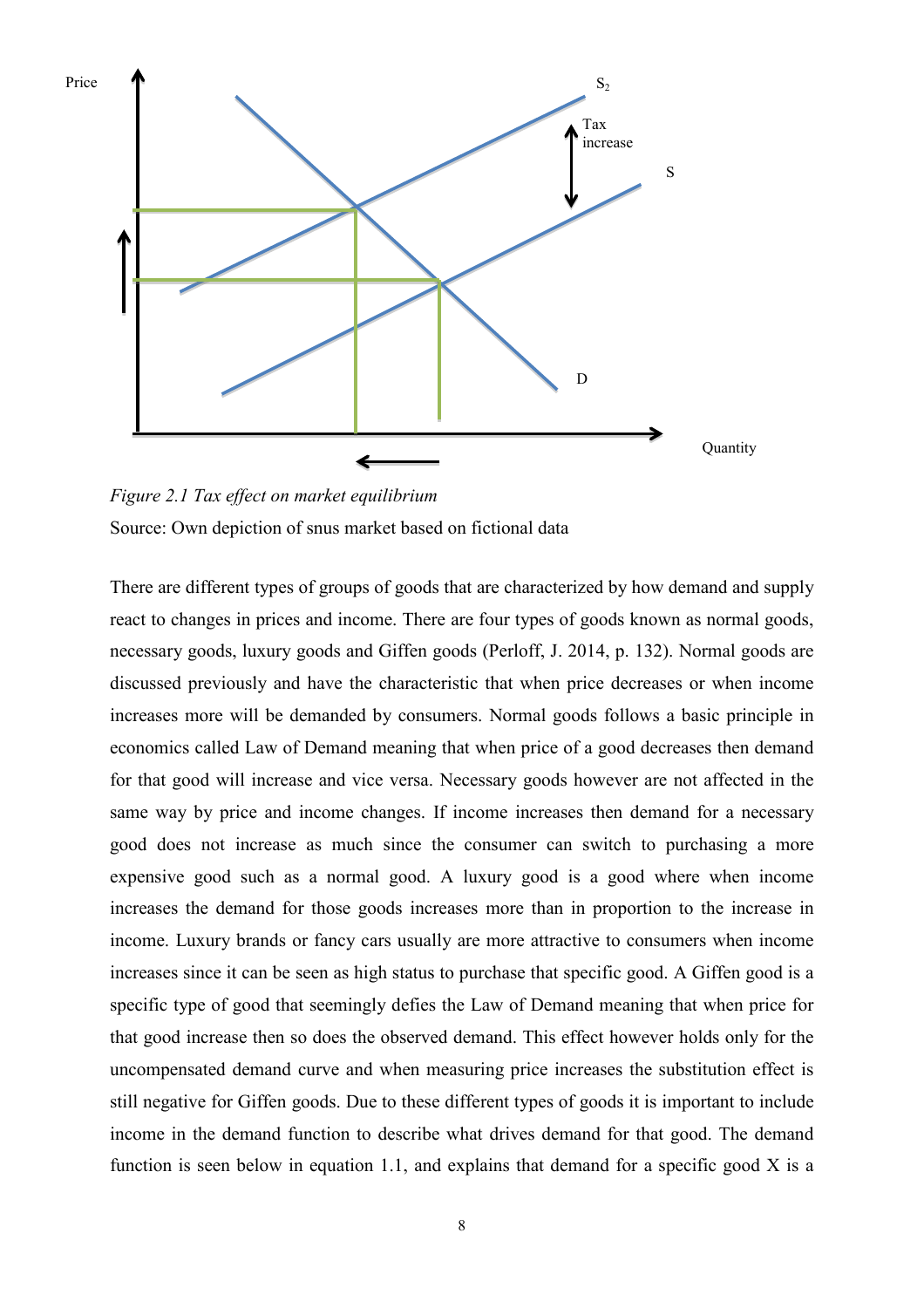function of price elasticity for good x, cross-price elasticity for good y and income elasticity I. Any empirical assessment of demand needs to reflect at least these elements, and usually several others beside these, assuming that preferences do not change during the range of data under the analysis.

$$
X = f(P_X, P_Y, I)
$$

*Equation 1.1 Demand function for good X*

#### **2.2 Elasticity**

Elasticity is a basic economic concept and explains how a change in one variable leads to a change in another variable, for example how changes in price affects demand of that good (Perloff, J. 2014, p. 50). Elasticities are useful when determining how consumers will react to changes in price and it is an important tool for companies as well as governments when calculating revenue changes due to price changes such as increased taxes or factor prices. The most commonly used elasticity is called price elasticity of demand and calculates changes in demand given a certain change in price and can be formulated as such:

$$
\epsilon = \frac{\text{percentage change in quantity demanded}}{\text{percentage change in price}} = \frac{\frac{\Delta Q}{Q}}{\frac{\Delta p}{p}} = \frac{\partial Q}{\partial p} \frac{p}{Q}
$$

أسراء

*Equation 1.2 price elasticity of demand* Source: Perloff, J. 2014, p. 50

Equation 1.2 above explains how a 1% increase in price will either increase or decrease demand by a certain percentage. Price elasticity of demand is usually negative and therefore proves the Law of Demand, meaning that an increase in price will cause demand to decrease (Perloff, J. 2014, p. 51). When a good is called elastic it means that the price elasticity of demand is less than  $-1$  ( $\epsilon \leq 1$ ). This means that when price increases with 1%, the quantity demanded will decrease with more than 1%, meaning it is more sensitive to price changes. If price elasticity of demand is between 0 and -1 ( $0 \div \epsilon$  ) then the good is called inelastic, meaning it does not respond as violently to price changes as does elastic goods. Some goods with fairly low numbers of elasticity, such as -0,21, show that consumers are not sensitive to price changes, which might be explained by what type of good they demand. Goods such as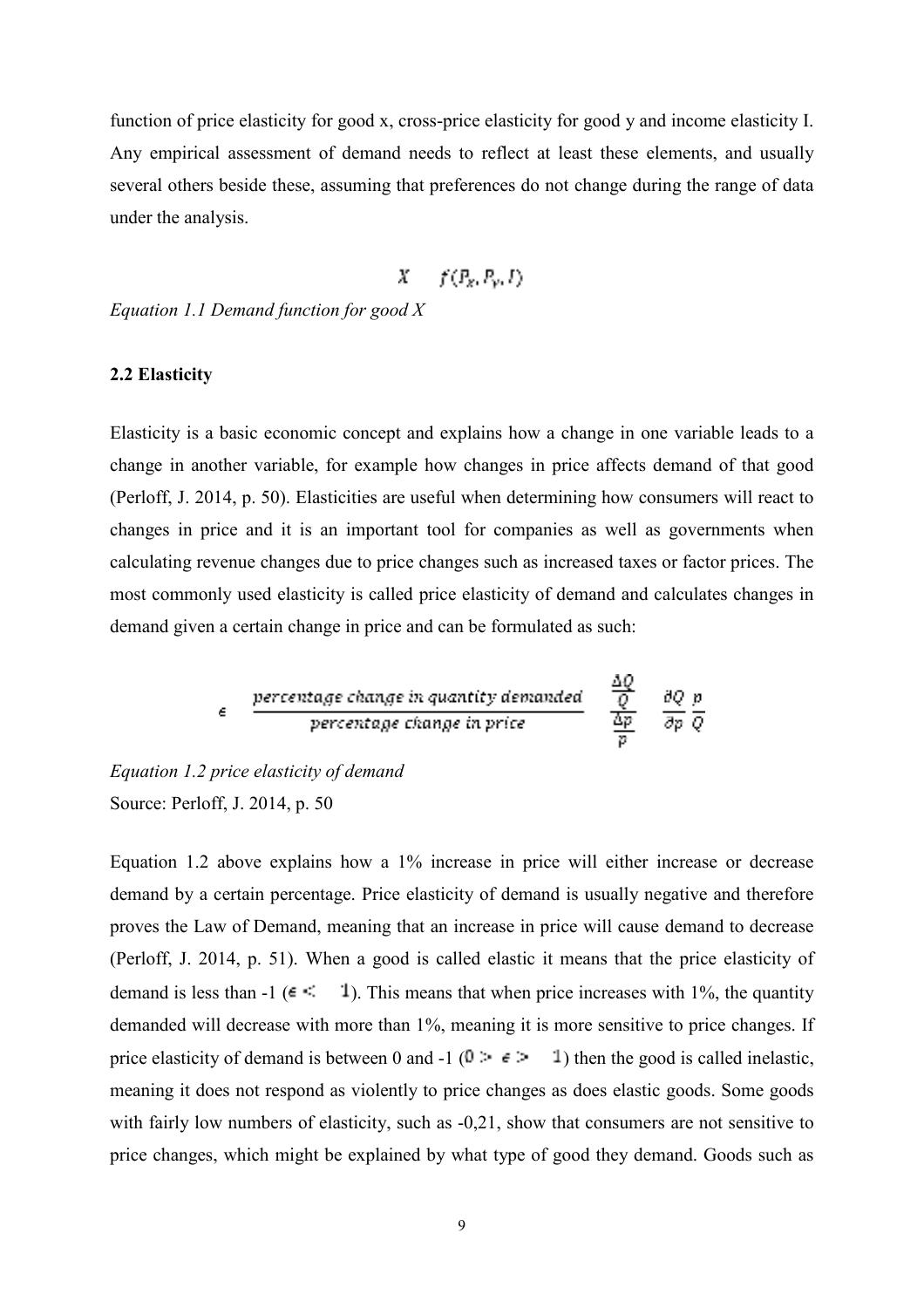petroleum, gas, power and water usually have low elasticities due to the fact that many people view these as necessities.

Advantages of elasticity of demand are that information regarding prices and consumption can easily be found through statistical databases meaning that the results will be highly statistically significant. A disadvantage of using elasticity is that there might be reasons other than price that will affect demand such as policies by the government to decrease the usage of tobacco and these policies are first of all usually difficult to calculate and also not including this in the calculation might create a skewed result (Nguyen, L., Pekurinen, M. & Rosenqvist, G. 2012).

#### **2.2.1 Long run versus short run**

It is usually common for long-run elasticity and short-run elasticity to differ which of course leads to differences in how consumers react to price changes. Perloff (2014, p. 57) discusses two approaches that could explain what causes the two time perspectives to differ – storage opportunities and substitution. The most relevant term for this thesis is the substitution aspect and how it might affect long-run elasticity, which will be calculated further on. It is very common that the short-run elasticity is smaller than the long run due to the time frame. Switching between goods or breaking out of a habit takes time and this is usually the reason that short-run elasticities are smaller. However, if the consumer has other alternatives, substitute goods, to chose between then the short-run elasticity and the long-run elasticity might differ more since the consumer can simply chose to purchase the substitute good instead without a time consuming period where they would have to conform to a new habit. In the short run it might be easy for consumers to substitute between snus and cigarettes due to the tax increase, however in the long run the tax increase might increase demand for cheaper, illegal products. Price increases of such magnitude that is discussed in this thesis could give rise to an increase in a shadow market with more illegal products being imported, which could be shown in the price elasticity of the product. However, due to an obvious difficulty when trying to quantify these effects the current thesis will focus only on the presumed short run effects and ignores these further issues in the empirical analysis.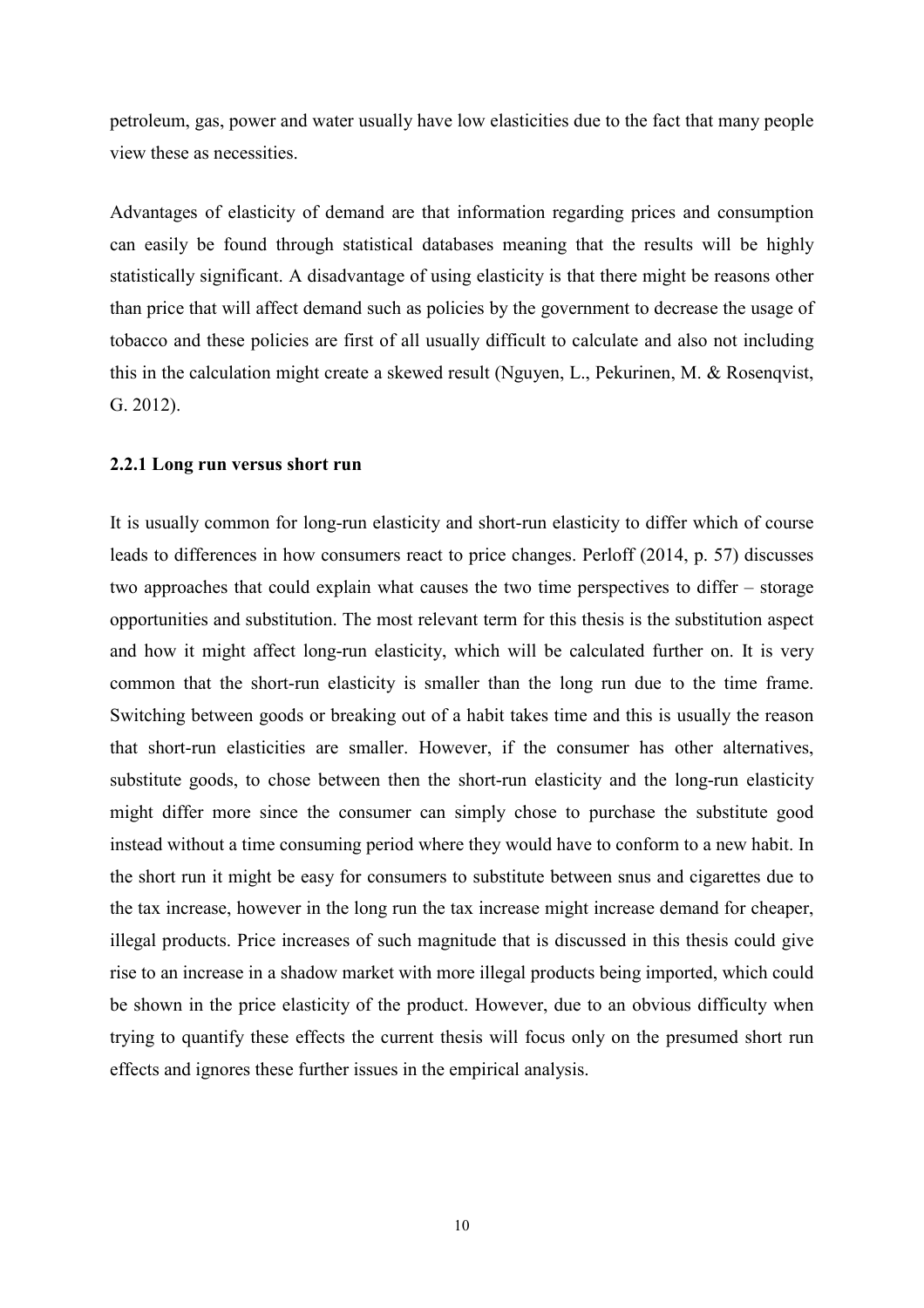#### **2.3 Tax**

Tax is one of the most cost-efficient methods to reduce consumption of a certain good and has since long been applied to goods such as gasoline, tobacco or alcohol due to its damaging effects to health and the environment. A tax increases price of the good meaning that the consumer cannot purchase as much of the good as previously with a fixed income meaning that demand for that good will decrease, which can also be explained by the term normal good that was discussed previously. Due to the above statement a tax on a normal good should therefore decrease demand of the good it is imposed on.

There are different types of taxes, but the two most common ones are called excise tax or ad valorem tax, and secondly value-added tax (VAT) or specific tax (Perloff, J. 2014, p. 61). An ad valorem tax is a certain percentage of the price that the government keeps, meaning that companies often compensates for this tax that they have to pay by increasing the original price and making it more expensive for the consumers. This in turn causes prices to increase and quantity supplied to decrease (Perloff, J. 2014, p. 62). VAT is a fixed amount that is applied at every sold unit of that good, for example x SEK per liter of gas.

#### **2.3.1 Taxes and elasticity**

When a tax is applied in a market it causes a shift of the supply curve upwards as companies does not want to supply as much as they previously did to a lower price since a certain amount is to be paid to the government as revenue. This usually causes the price that consumer pay to increase meaning they are less willing to buy the product. However, it is rare that the entire cost of the tax falls on the consumers and it is more common that the consumers and the producers share the cost (Perloff, J. 2014, p. 63). The amount that the consumers and the producers have to pay can be calculated with the help of elasticities (Perloff, J. 2014, p. 63). Deriving the equation to show how price is affected by the tax is shown by Perloff (2014) as such:

Equilibrium condition where price is affected by the tax:

$$
D(p(\tau)) = S(p(\tau) - \tau)
$$

*Equation 2.1 equilibrium condition*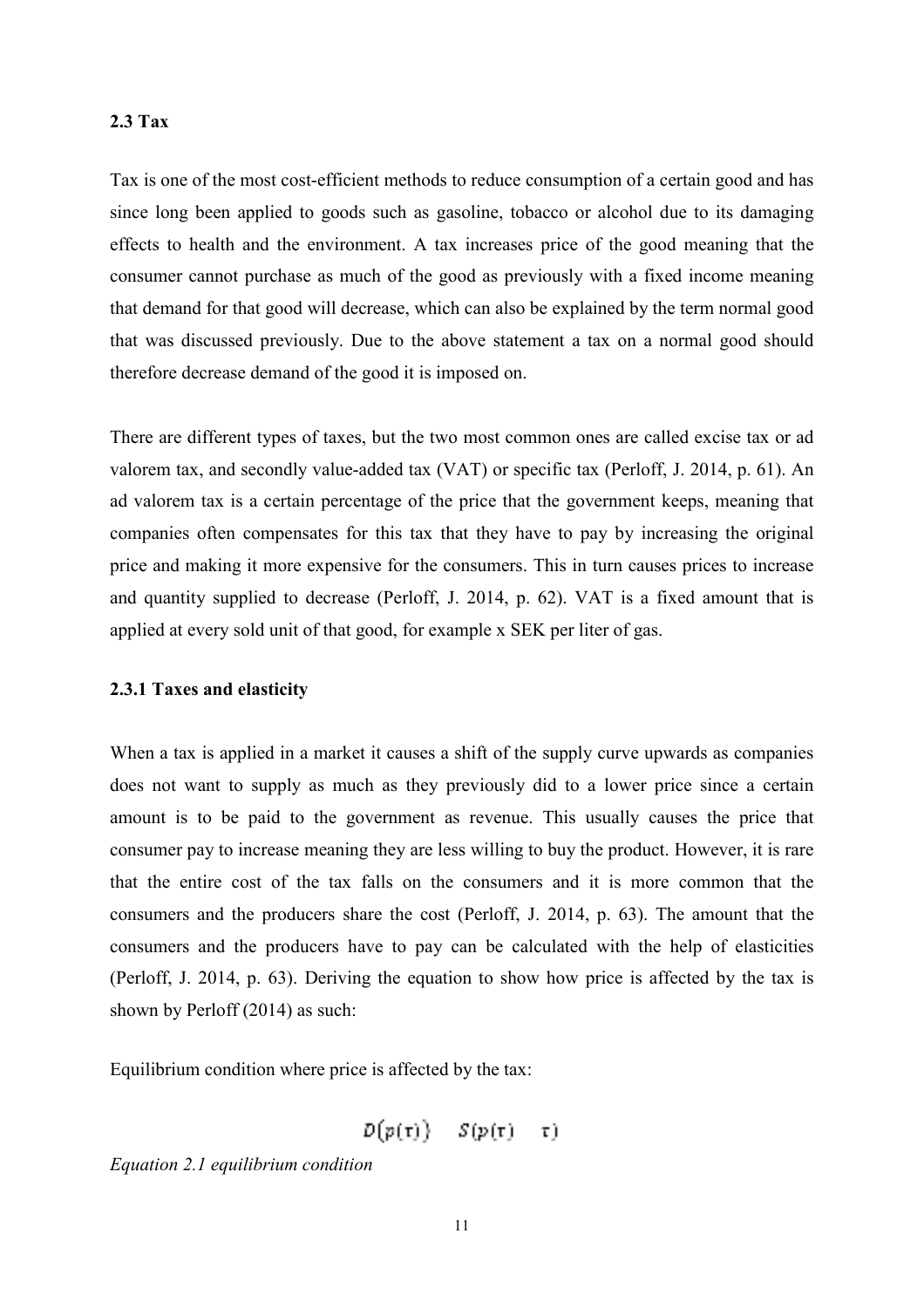Differentiating price with respect to tax,  $\cdot$ :

$$
\frac{\partial p}{\partial z} = \frac{\frac{\partial S}{\partial p}}{\frac{\partial S}{\partial p} - \frac{\partial D}{\partial p}}
$$

*Equation 2.2 changes in price caused by changes in tax*

Law of Demand states that  $\frac{\partial P}{\partial \rho} < 0$  due to decreases in quantity demanded caused by increased price. However, supply is usually upward sloping meaning that  $\frac{\partial S}{\partial \mu} > 0$  since quantity supplied increases as price is increasing (Perloff, J. 2014, p. 63).

Explaining equation 2.2 in terms of elasticities:

$$
\frac{\partial p}{\partial z} = \frac{\left(\frac{\partial S}{\partial p}\frac{p}{Q}\right)}{\left(\frac{\partial S}{\partial p}\frac{p}{Q}\right) - \left(\frac{\partial D}{\partial p}\frac{p}{Q}\right)} = \frac{\eta}{\eta - \epsilon}.
$$

*Equation 2.3 dividing tax among consumer and producers in terms of elasticities*

The price increase that falls on the consumers is therefore determined by the ratio of the supply elasticity,  $\eta$  and the difference between the supply and demand elasticity. The amount of the tax that falls on the producers is therefore  $1 - \frac{\partial p}{\partial x}$ , and the two ratios together equals 1 which is the amount of the entire tax imposed. These calculations explain how to decide how much of the tax the consumer and the producer will pay when the issue is regarding a specific (VAT) tax.

Taxes are supposed to capture all goods with a certain characteristic on the market, such as snus, gasoline or alcoholic beverages, but it is however difficult for the tax to be applied to all the goods circulating the market. Tax is therefore only applied to the legal part of the market and cannot capture some of the goods traded on the so-called black market. This means that when taxes increase price on a certain good at the market there might be a shift towards cheaper goods that are not available at the legal market meaning that they are not taxed as high as the other goods. This might lead to lower tax revenue for the government if they do not try to capture the tax in any other way.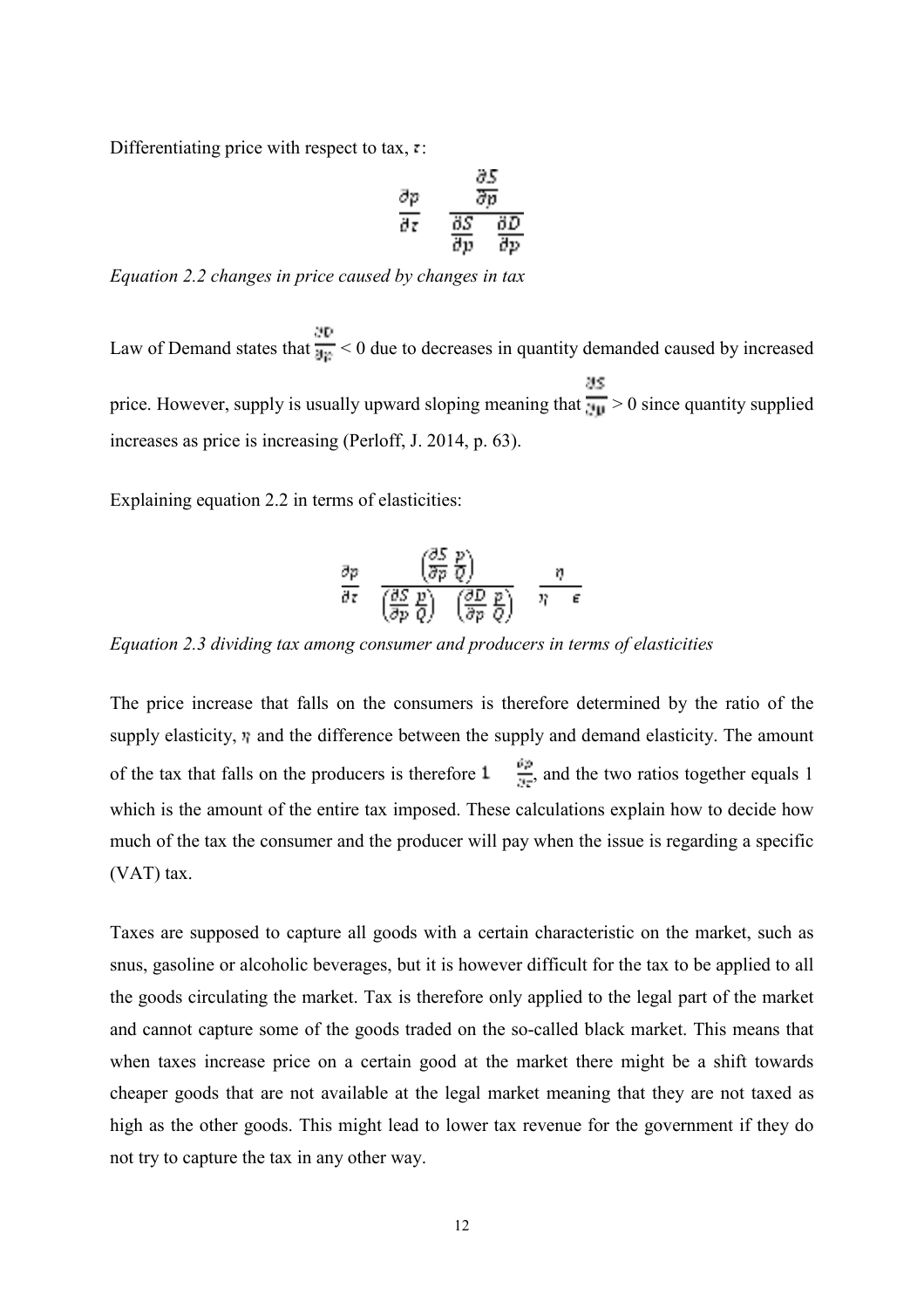## **3. Method and Material**

*In this section I will describe what method that has been used when performing the analysis of the research question. The different models that the calculations have been based on will be explained and analyzed and the data collection process is explained with the variables chosen displayed.*

#### **3.1 Research method**

The research method used in this thesis is a quantitative data collection of information regarding prices and quantity sold of snus in Sweden during 1996-2012. To obtain the results a quantitative research method will be used with time series data since it is of importance to measure effects over a certain period of time. This specific type of data suits this research well since time series data considers how past events have influenced previous events due to the fact that all information has to be ordered after a chronological order of time, meaning that it is easier in the results to explain how previous data might have affected the current situation (Wooldridge, J. 2013, p. 8). A simple linear regression model discussed in the next section will be the base for the calculations performed. The model will consist of a dependent variable, which is the variable that is of interest in this thesis since it is the variable being affected by other variables, and whose effects it is interesting to measure (Graziano, A. & Raulin, M. 2007, p. 61). The variable that is being manipulated to give the results of the dependent variable is called the independent variable (Graziano, A. & Raulin, M. 2007, p. 61). Other variables that are included in the study but that is not being manipulated by the researcher but that still might affect the dependent variable are called extraneous variables (Graziano, A. & Raulin, M. 2007, p. 61). The variables being used in this thesis are explained in the next section.

Models in scientific research are used to display something complex and unseen to represent a larger piece of reality. In previous research there have been a couple of models of measuring demand for tobacco that have been reoccurring. The most common and most used one has been one that Becker, G. & Murphy, K. (1988) discusses in their article "A theory of rational addiction" where they discuss demand of addictive goods. After this there has been alternatives to this model explaining other behaviors that could show how demand is affected by prices on tobacco. I will shortly describe the three most commonly used models in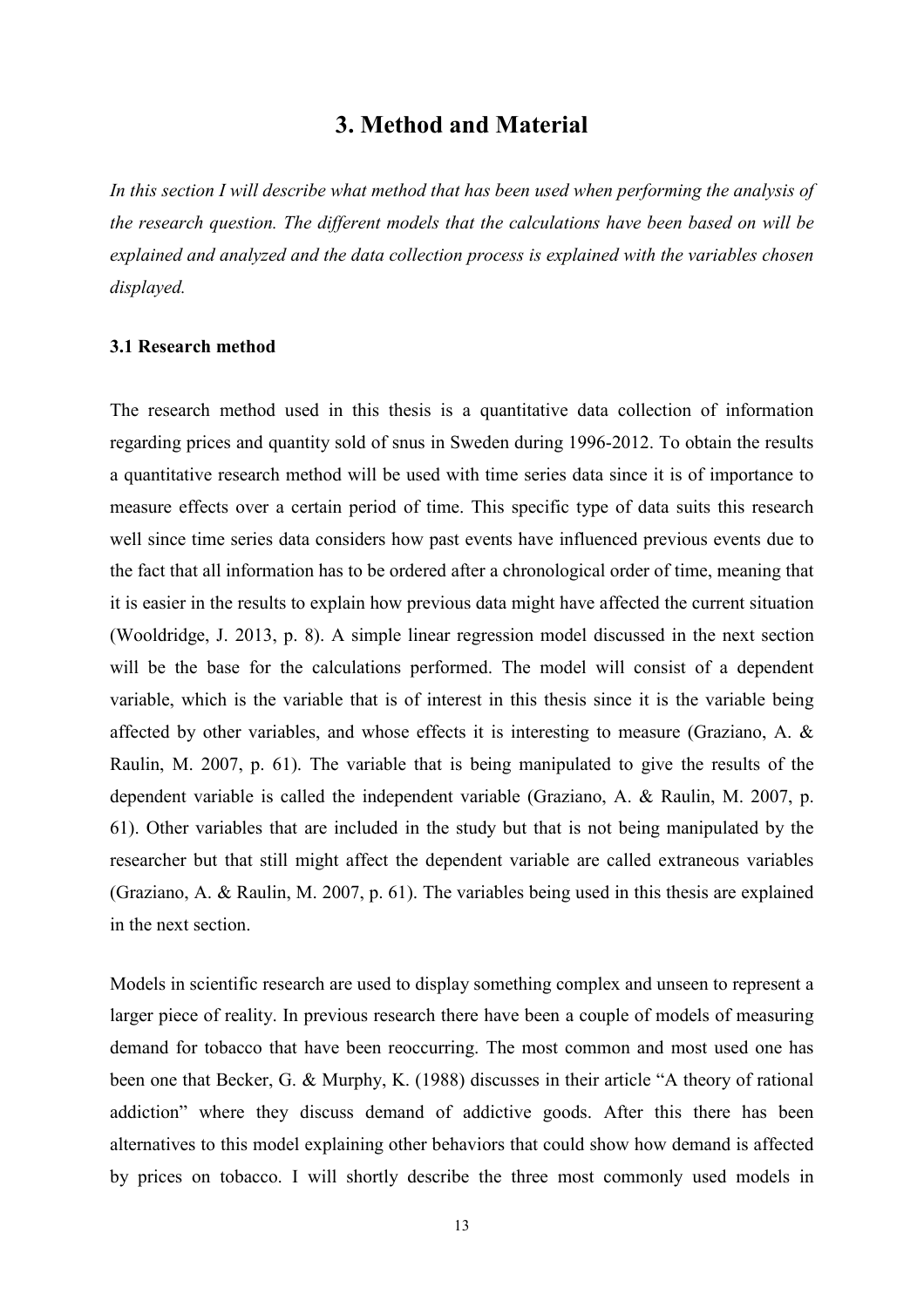previous research by Audrey Laporte (1996) – the static model, the myopic model and the rational addiction model.

#### **3.1.1 The Static model**

The static model describes demand as a function that is not dependent on addiction, meaning that previous consumption and future knowledge about prices are not included (Laporte, A. 2006). The model looks as such:

$$
C_{\mathbf{t}} = A + \beta_1 P_{\mathbf{t}} + \beta_2 P R_{\mathbf{t}} + \beta_3 Y_{\mathbf{t}} + \varepsilon_{\mathbf{t}}
$$

 $\mathcal{L}_{t}$  describes demand for the good being investigated, in this case it would be demand for snus, A is a constant,  $P_t$  is price for snus during time period t (year, month, week),  $PR_t$  gives price for other good during time period t,  $Y_t$  shows disposable income during time period since this affects how much of the goods the consumer can purchase and the final term,  $\epsilon_i$  is an error term for the time period being investigated. This model captures both the short-run effect and the long-run effect the price change will have on demand, and it therefore gives the total effect (Laporte, A. 2006).

#### **3.1.2 The Myopic model**

The myopic model describes demand as a function that includes previous consumption, which should therefore affect current and future consumption (Laporte, A. 2006). This is usually the case for highly addictive goods and given the situation this is a very appropriate model to use. The model looks as such:

$$
C_t = A + \gamma_1 C_{t-1} + \beta_1 P_t + \beta_2 PR_t + \beta_3 Y_t + \varepsilon_t
$$

 $\mathcal{C}_{\mathbf{t}}$  is still the demand for the good (snus), *A* is a constant,  $\mathcal{F}_{\mathbf{t}}$  is price for the good being investigated,  $\overline{PR}_t$  is price for another good and  $Y_t$  is disposable income for that period. The additions in this model are the new terms  $v_1$  which is the addictive coefficient and if it is positive it shows that higher past consumption leads to higher current consumption. The second new term is  $C_{t-1}$ , which takes into consideration previous consumption of the good. There is no total effect being shown in the model, however the short-run elasticity can be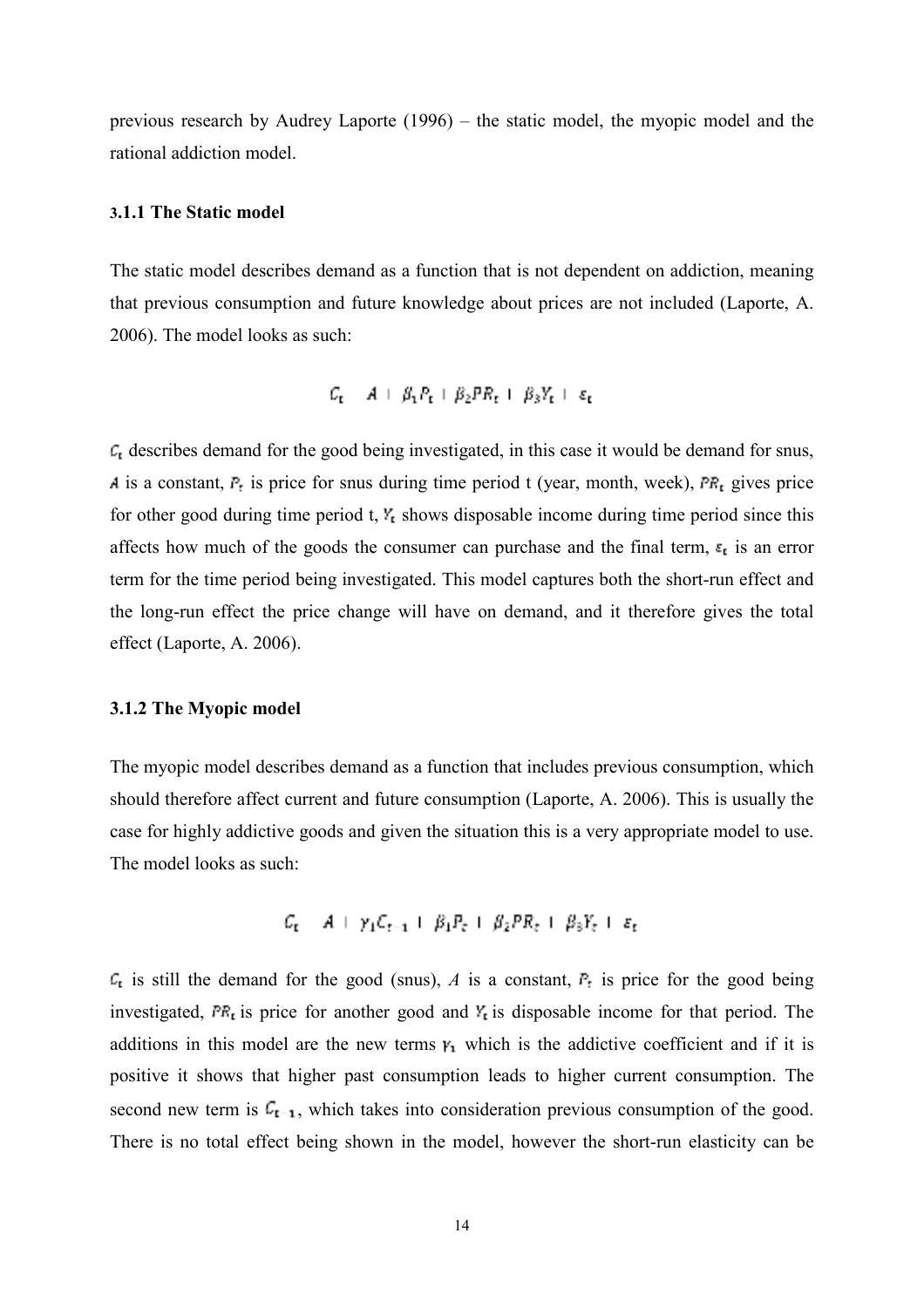found in the coefficient  $F_1$  while the long-run coefficient is given by the equation  $\frac{F_1}{F_1}$ . This equation proves that short-run elasticities tend to be smaller than that in the long run due to an adjustment process that the consumer has to go through when adjusting to the new prices and the new consumption (Laporte, A. 2006).

#### **3.1.3 The Rational Addiction Model**

The final model takes the myopic model one step further and includes not only the addictive aspect but also the rational aspect of the consumer and points to that the consumer also makes rational decisions regarding their consumption based on future prices of the good (Laporte, A. 2006). Due to this the rational addiction model looks as such:

$$
C_{t} = A + \gamma_{1}C_{t-1} + \gamma_{2}C_{t+1} + \beta_{1}P_{t} + \beta_{2}P_{t-1} + \beta_{3}PR_{t} + \beta_{4}Y_{t} + \varepsilon_{t}
$$

The two new additional terms in this model are  $\Gamma_2 \Gamma_{r+1}$ , which refers to future consumption of the good and also  $\beta_2 F_{t+1}$  where the consumer takes into consideration future prices and decides consumption thereafter. The  $y_1$  is still positive since it is still an addictive good that will affect future consumption and since the individual is rational regarding costs and decisions it means that  $v_2$  is also positive (Laporte, A. 2006).

The model that this thesis will be based on will be the rational addiction model since time series data includes previous reactions to price changes and gives the long-term elasticity for the product. Consumption patterns visible in the data also reflect the rational aspect since when price is increased during a year consumers might reconsider their purchases for future years. This is also reflected in the final result due to the time series data collected. When given the results the model will be discussed more closely by comparing the coefficients for the different variables.

The variables that will be used in this model are those that might affect the demand for snus throughout the years. The dependent variable is the consumption of snus and therefore quantity demanded. The independent variables are then the mean price of snus, the mean price of the substitute good cigarettes and also the mean disposable income of households in Sweden. Besides this there will be an error term for the variables in the model that will be given when performing the regression. The model will also contain a dummy variable that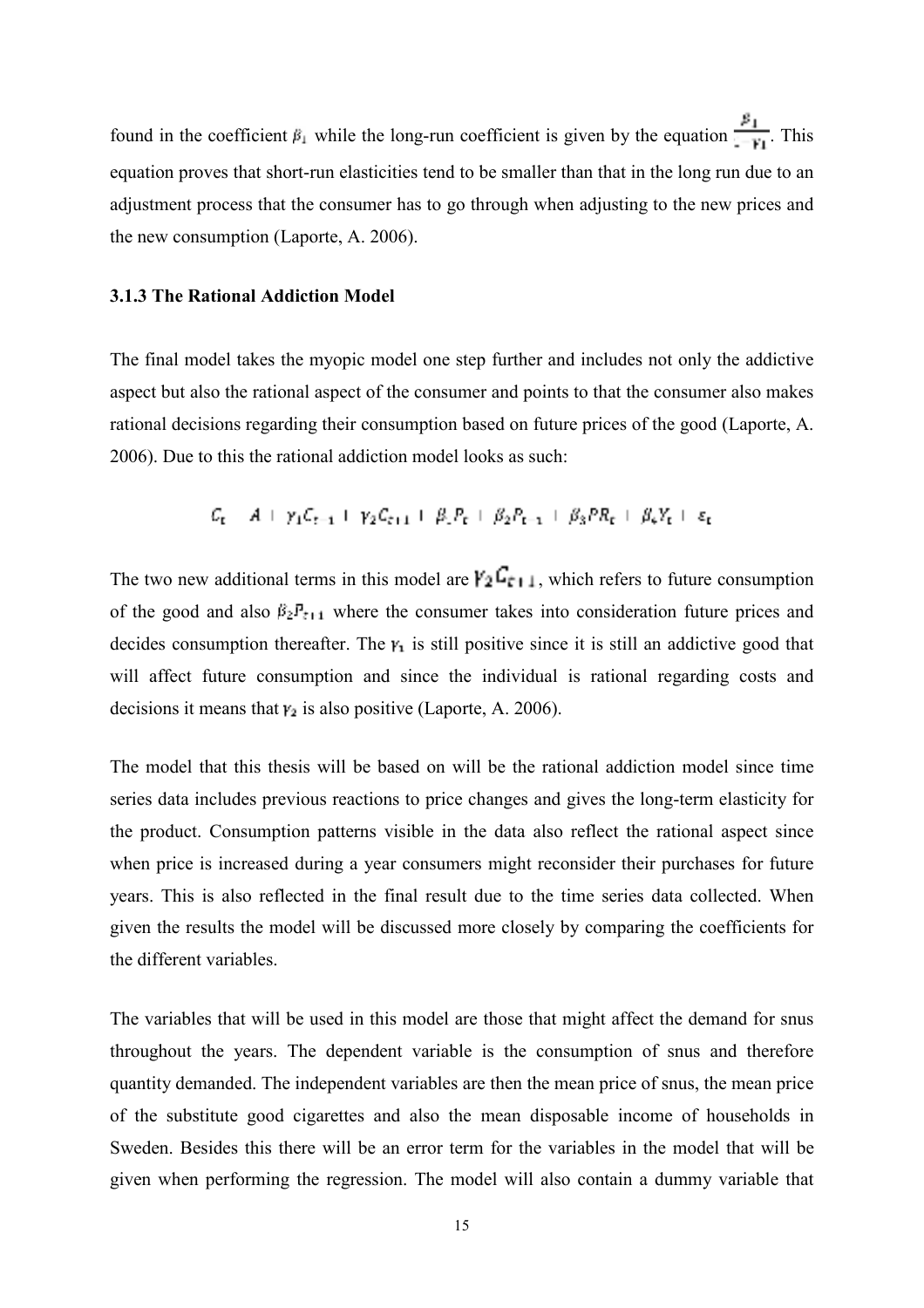will consider the prohibition of smoking in bars that were implemented 2005 that could have increased demand for snus the following years.

| Variable type        | <b>Explanation of variable</b> | <b>Name</b> |
|----------------------|--------------------------------|-------------|
| Dependent variable   | Demand for snus                | $c_{sus}$   |
| Independent variable | Price of snus                  | PS.         |
| Independent variable | Price of cigarettes            | PC          |
| Dummy variable       | Smoking prohibition 2005       | DV          |
| Independent variable | Disposable income              | <b>DINC</b> |

*Chart 3.1 Variables used in method*

### **3.1.5 Issues regarding method**

When calculating price elasticity of demand and regression there are some aspects to be aware of. Mainly there are three dangers with this test that has to be tested in order for the test to be valid and prove statistical significance.

The first is called autocorrelation and it aims to when errors from one period is also observed in the next period, meaning that the first influenced the other (Wooldridge, J. 2013, p. 341). This is usually common in time series data since if for example interest rates are high in the first period then they will probably be high during the period following that. To test if the sample shows autocorrelation it is relevant to perform a Durbin-Watson test to be able to exclude this possibility. If  $d = 2$  then the sample does not show any autocorrelation, so an answer more closely to 2 would be the most optimal. If d is closer to 0 then the test shows positive autocorrelation meaning that they are closely related to each other. If d is closer to 4 on the other hand it shows negative autocorrelation, meaning they are not correlated in any significant way, which does not provide a statistically significant answer.

The second is called heteroskedasticity, which refers to when the variance in the error terms for the dependent variable is not constant, so when the independent variable is increasing then the unexplained variance in the dependent variable is either increasing or decreasing (Wooldridge, J. 2013, pp. 49-50). If the error term **possesses** this characteristic then it means that the regression will not be relevant for the smaller variance in the variable and the result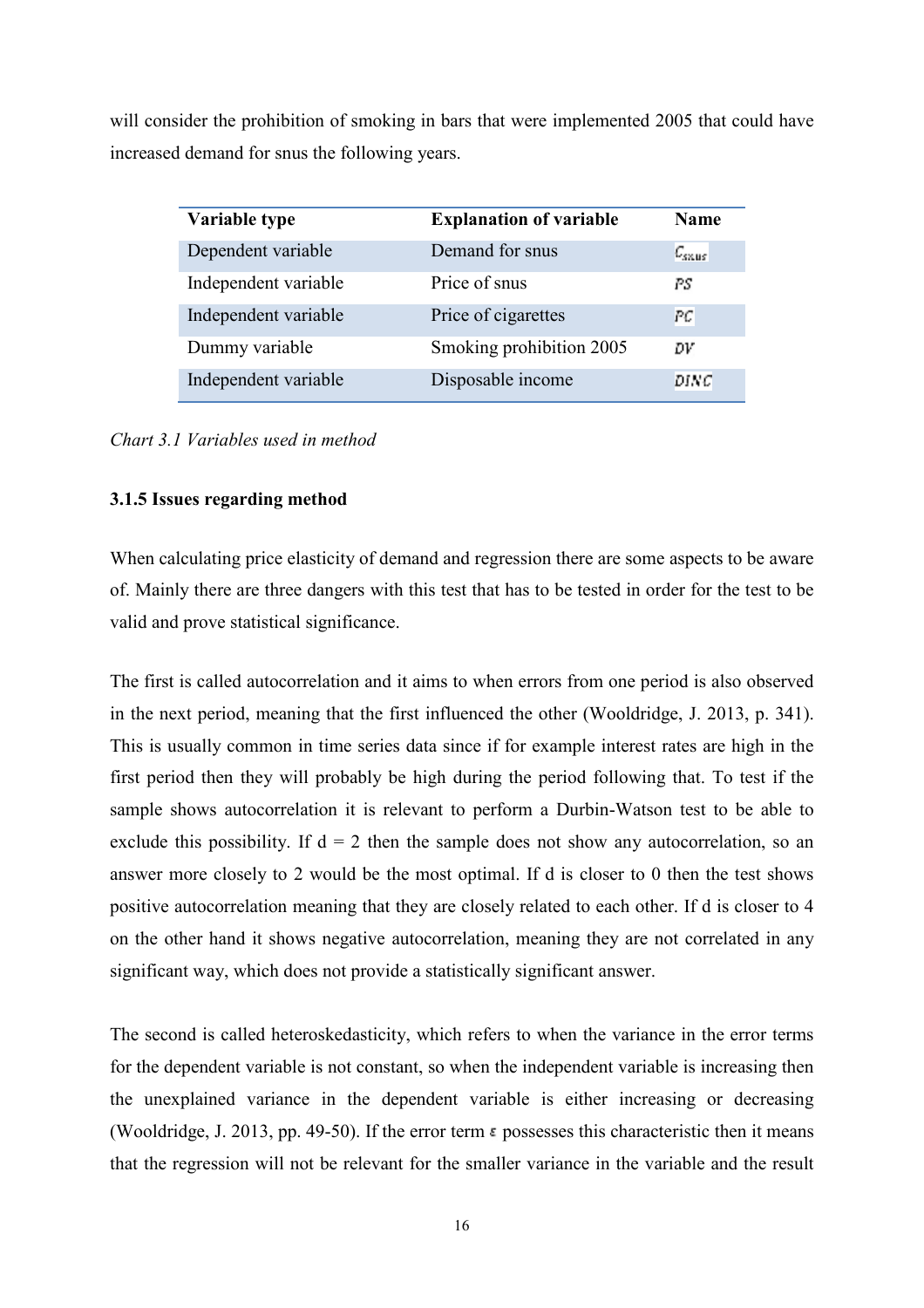will not be statistically significant. To exclude that heteroskedasticity is present and will not affect the calculations the Breusch-Pagan test can be performed. It proves if the error term shows a constant or non-constant variance.

The third is called multicollinearity and it occurs when two independent variables exhibits a high correlation (a high  $\mathbb{R}^2$  but not equal 1, meaning perfect correlation). This might be an issue in the model since it might be difficult to prove what affects the changes in the dependent variable if it is too difficult to decide which independent variable that is causing the changes. To solve this issue it is usually clever to only use one of the variables meaning that the other one has to be excluded. This might on the other hand lead to issues with the credibility of the model since we are now excluding one variable that might affect price and quantity demanded (Wooldridge, J. 2013, pp. 91-92). One way to test for multicollinearity is by using a test called VIF (variance inflation factor) where it can be tested if there is too high correlation between two variables and if one has to be removed (Wooldridge, J. 2013, p. 94). It is of course wisest to remove the one that is less relevant for the issue being researched.

#### **3.2 Motivation for method**

The most commonly used method when measuring effects of an increase or decrease in price on quantity is price elasticity of demand. Depending on what variables are included in the calculations the elasticity will explain how changes in price will change demand for the good. This method is also very useful since data is easy to receive from statistical databases and especially with time series data it is easy to see development from year to year. Since all data collected was in nominal prices it was important to adjust all data to current prices meaning that they had to be adjusted for inflation from 1996-2012. This data was also easily retrieved meaning that this method is well adjusted for this thesis.

#### **3.3 Data collection**

The data for this research has been collected through Svenska Statistiska Centralbyrån (SCB), Eurostat and through interim reports from Swedish Match AB. In order to receive significant results it was important to adjust all prices to current level of inflation, meaning that all numbers had to be recalculated by using consumer price index information gathered from Eurostat (Eurostat, 2014). Eurostat provided consumer price index from 1996-2012 for all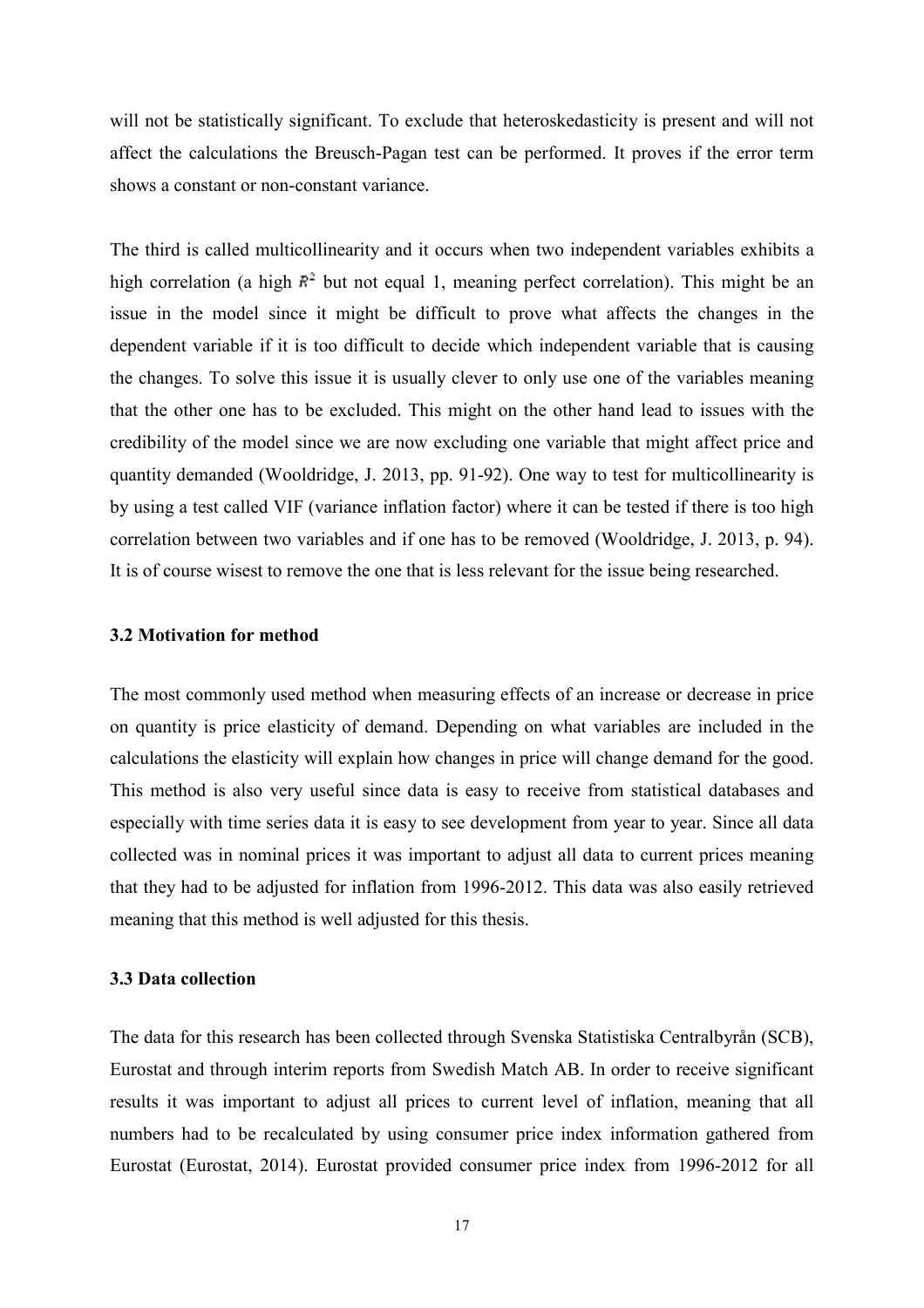categories of goods, which was used for disposable income, as well as consumer price index for tobacco goods and alcohol beverages and this was used to calculate prices for cigarettes, snus and the sale data from Swedish Match. Information regarding disposable income was found through SCB's webpage and is displayed annually through the years 1991-2012 with total disposable income, mean disposable income and number of participants in study. For the regression I only used mean disposable income for the total population from 1996-2012 and adjusted it for inflation. Price of cigarettes and price of snus was provided by the department of transfer prices at SCB and are displayed in mean prices annually from 1980-2012. These were also adjusted for inflation and the prices are displayed in the regression from 1996-2012. Demand for snus has been derived through sale statistics from annual reports at Swedish Match AB. Sale data from Swedish Match is reported in millions of SEK, which does not provide a reliable variable to use in the method. It was noted in the first regression that when using sale data in SEK the coefficient for price of snus was positive indicating that when price increases then so does demand which would defy Law of Demand and state that snus is not a normal good. This is probably due to the fact that since price of snus has increased then so has total revenue for Swedish Match, even though they have sold fewer portions of snus. Due to this I decided to perform the regression on the dependent variable of number of doses sold instead. To retrieve this variable I divided the sale data for each year by the mean price retrieved by SCB for that year. This gave a more credible view of how sales for Swedish Match has been affected by the increasing prices. A dummy variable has been used to illustrate how the prohibition of smoking in bars could have affected demand for snus. The prohibition was implemented during 2005, which means that data prior to this will be given the number 0 and data after this will be given the number 1.

#### **3.3.1 Swedish Match AB and the Swedish market**

Swedish Match is the largest actor on the Swedish Market for snus and moist snuff and their products are sold in Sweden, Norway and the US (Swedish Match 2014a). The specific type of snus that they sell is only sold in Sweden in the entire European Union due to the regulations that EU has put on snus (Swedish Match 2014a). Swedish Match originates from the company Svenska Tändsticks AB created by Ivar Kreuger and currently sells both snus, moist snuff, cigarettes, cigars, matches and lighters. With their background and government aid during the financial crisis in the beginning of the 1930's they have maintained a strong position on the Swedish market. Due to Swedish Match's high market share in Sweden they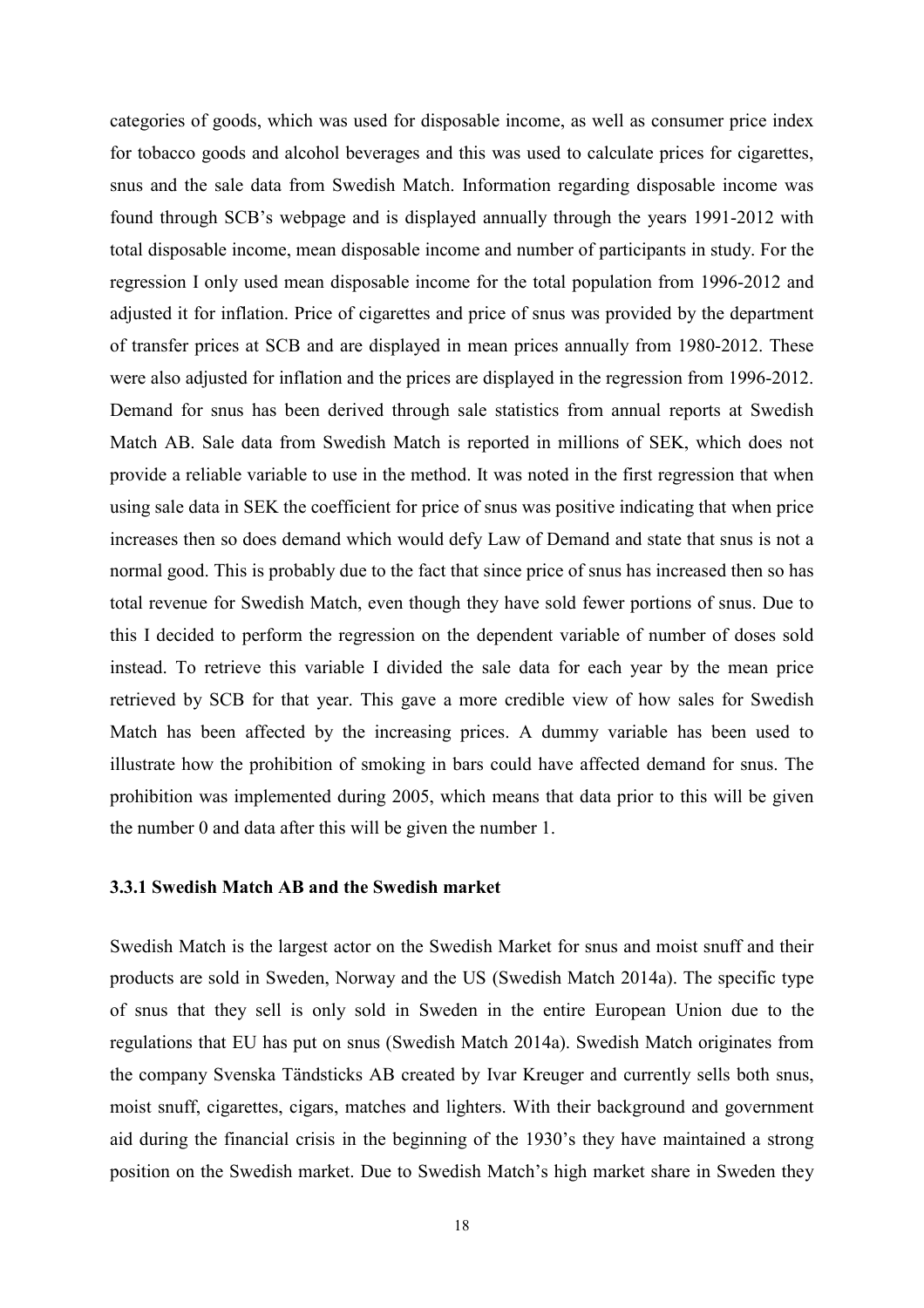can be seen as representative for the Swedish demand for snus. During 2013 they had 95% of the full price segment market and during the same period they had 71% of the entire market (Swedish Match 2014a). Figure 3.1 provides a depiction of how sales data for Swedish Match has developed quarterly since 1996. The data is given in millions of SEK and shows increases for sale of snus while sale of their other products such as cigarettes, matches, lighters and cigars have had both highs and lows throughout the years.



*Figure 3.1 Swedish Match sale data*

Source: Own depiction of data collected from Swedish Match's interim reports 1996-2013 (Swedish Match, 2014b)

## **3.4 Ethical aspects of research**

There are two ethical aspects to be aware of when writing this thesis about this subject. First of all it is stated in the beginning that there are fewer negative health aspects with snus compared with cigarettes but the comparison is slightly ambiguous: at first glance snus seems like the healthier alternative, however when considering there are still many occasions where snus has proven to be a health risk. The primary positive aspect about snus is that it is not harmful for the surrounding in the same way that passive smoking affects others. Also there have been fewer incidences of death reported from snus compared to cigarettes, which proves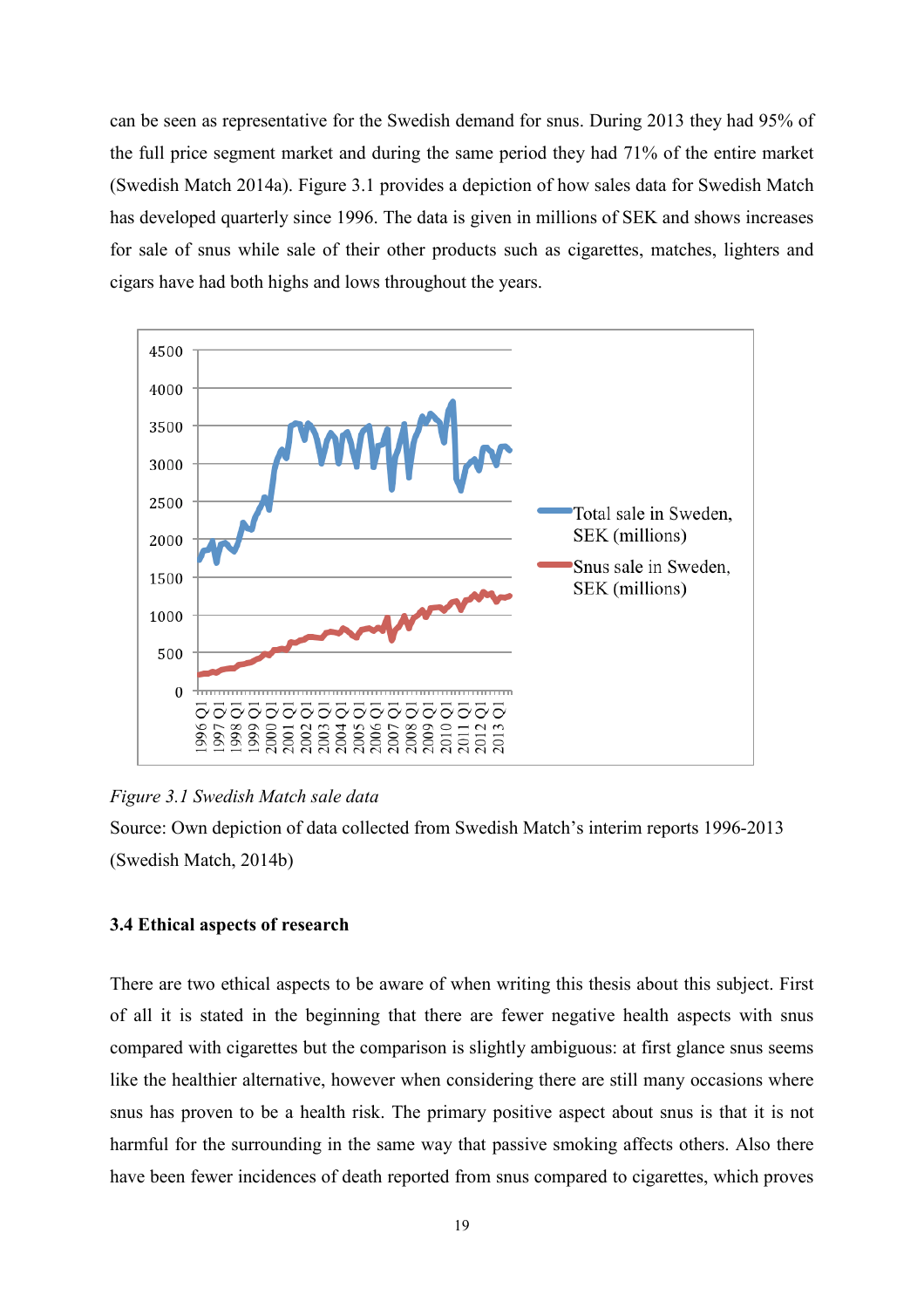that it is a better alternative. However, this thesis does not intend to promote snus, it simply gives an attempt to explaining that tax reforms might be more suitable for other products or areas that in the long run could provide more positive health aspects. The second aspect concerns Sweden and the ban on their snus in the European Union. The Swedish government has been fighting for Sweden's right to sell their domestically produced snus abroad but are not allowed to. Increasing price on the products sold in Sweden could mean that the consumers will import more illegal products from abroad boasting international production and making it more difficult for Swedish Match to compete with their products.

#### **3.5 Econometric estimation method**

The estimations of the rational addiction model in equation 3.1 will be performed in the statistical program Gretl and I will use a regression to see how the independent variables affect the dependent variable and what information the coefficients provide about the correlation. The results will be analyzed by comparing how the coefficients differ between the variables to see what variables affect more or less with the specific interest in how price of snus is affecting its demand.

The demand equation for the log-log estimation used for the analysis looks like such:

$$
Log(C) = \beta_0 + \beta_1 Log(PS) + \beta_2 Log(PC) + \beta_3 Log(DING) + \mu
$$

*Equation 3.1 log-log specification for elasticity*

## **4. Results**

*The results from the research will be presented in the section below and I will discuss how I used the above-mentioned method to reach the results and how different factors might have affected the results such as the issues discussed above.* 

#### **4.1 Results from method**

The results from the method were provided from the statistical program Gretl and the chart below shows how the variables are interacting with each other. Chart 4.1 shows the regression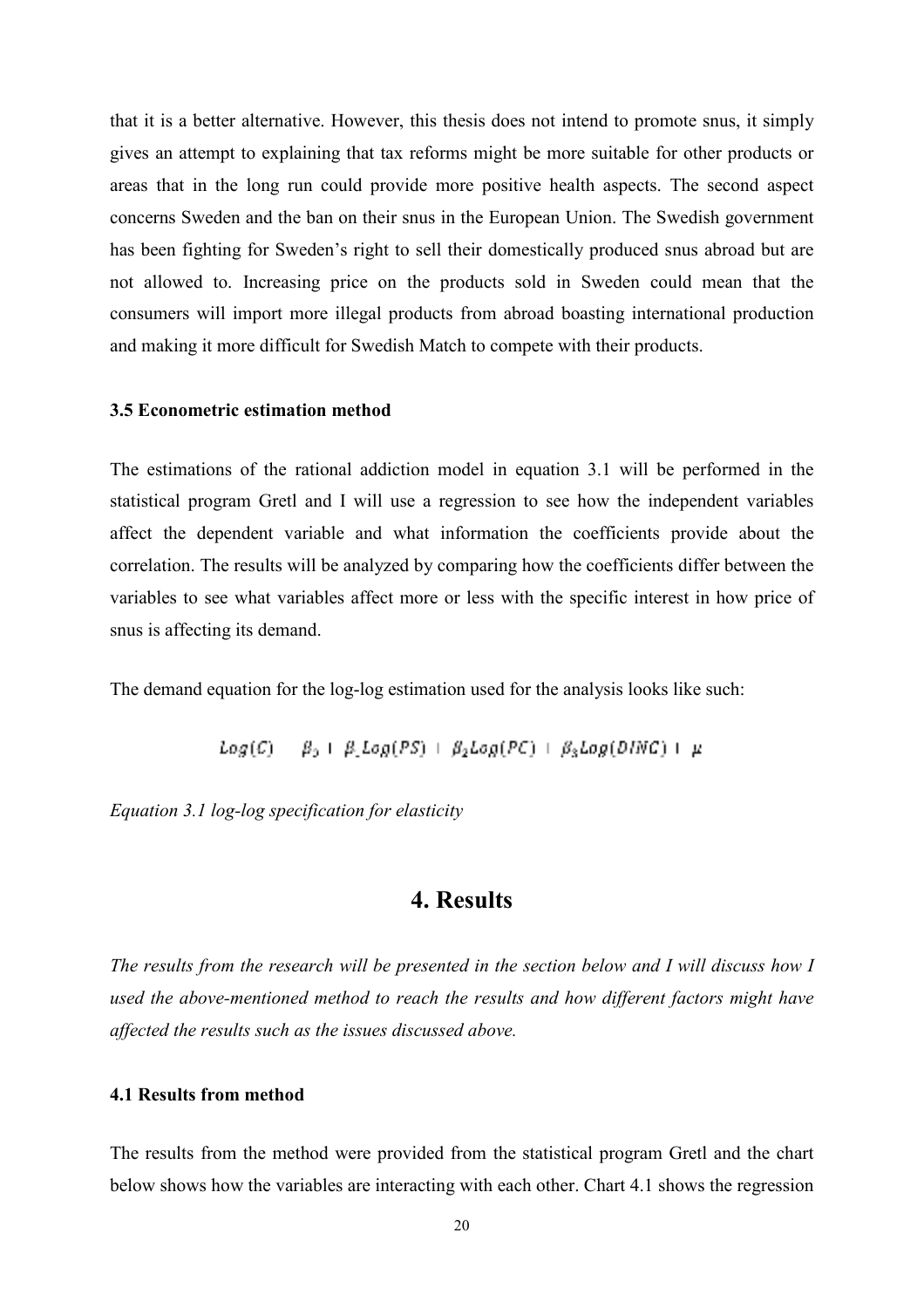when the variables are adjusted for inflation where the indices were gathered from Eurostat (2014) where the base year is set to 2005 and prices are calculated in the monetary value of 2012 as well as calculated in a logarithmic form, which means that the results can be interpreted as elasticities directly.

|            | Coefficient | Std. error | <b>T</b> -ratio | P-value     | <b>Significance</b> |
|------------|-------------|------------|-----------------|-------------|---------------------|
| Constant   | $-51.3519$  | 7.63509    | $-6.726$        | $2.12e-0.5$ | ***                 |
| Log (PS)   | $-0.536159$ | 0.222936   | $-2.405$        | 0.0332      | $***$               |
| Log (PC)   | -1.42481    | 0.506568   | $-2.813$        | 0.0157      | $***$               |
| Log (DINC) | 5.14612     | 0.588001   | 8.752           | 1.48e-06    | ***                 |
| Dummy      | $-0.240261$ | 0.0900230  | $-2.669$        | 0.0205      | $***$               |

*Chart 4.1 estimation results from Gretl*

| OLS, using observations 1996-2012                | $T = 17$             |
|--------------------------------------------------|----------------------|
| Dependent variable                               | Log(C)               |
| R-squared                                        | 0.862348             |
| <b>Adjusted R-squared</b>                        | 0.816465             |
| Durbin-Watson                                    | 1.834378             |
| <b>Breusch-Pagan test for heteroskedasticity</b> | P-value = $0.242154$ |
| Null hypothesis: heteroskedasticity not          |                      |
| present                                          |                      |

*Chart 4.2 estimation results from Gretl*

What is interesting in the two charts above are the coefficients for the different variables since they show the price elasticity of demand for each of them. The coefficient for  $FS$  shows -0.536, which is the price elasticity for this variable. Since all of the data has been recomputed into logarithms it is possible to interpret these coefficients as percentages that means that - 0.536 can be explained as when price of snus increases by 1% then demand for snus will fall with  $0.536\%$ . The coefficient for PC illustrating cross-price elasticity of demand is a bit more interesting on the other hand since if price of cigarettes increases by 1% then demand for snus will fall by 1.425%. This is a bit surprising and this coefficient should be viewed with some caution since there is a chance that the two variables  $FS$  and  $FC$  are slightly correlated and some of the effect of the coefficient for price of snus falls on the coefficient for price of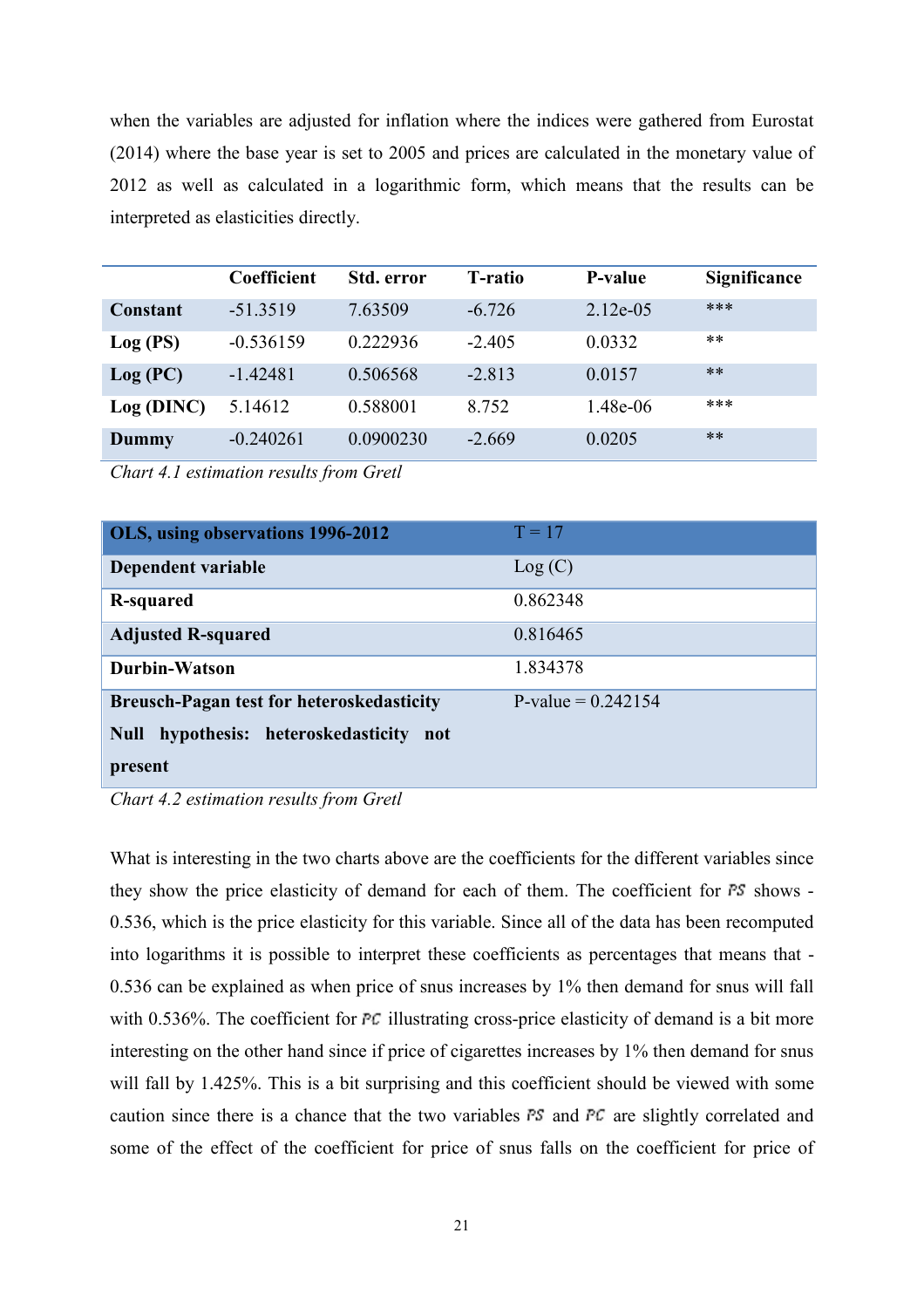|           | Coefficient | <b>Std. error</b> | <b>T</b> -ratio | P-value  | <b>Significance</b> |
|-----------|-------------|-------------------|-----------------|----------|---------------------|
| Constant  | $-56.4217$  | 6.10656           | $-9.240$        | 4.47e-07 | ***                 |
| Log (PS)  | $-0.478747$ | 0.268704          | $-1.782$        | 0.0982   | *                   |
| Log(DINC) | 5.08826     | 0.554609          | 9.174           | 4.84e-07 | ***                 |
| Dummy     | $-0.294406$ | 0.109097          | $-2.699$        | 0.0182   | **                  |

cigarettes. However, the coefficient for  $FS$  should still be viewed as relevant despite this and to prove this I performed a regression where I removed the data for the variable  $FC$ .

*Chart 4.3 estimation results from Gretl where Log (PC) has been excluded from the model*

Chart 4.3 above shows that the coefficient for  $FS$  has not changed much meaning that  $FC$  in the previous regression did not affect it enough for it to be excluded. Due to this chart 4.2 is only present to provide an explanation for the coefficient for  $FC$  and should not be considered further on in the research.

The coefficient at 5.146 for disposable income shows the income elasticity and states that when income increases with 1% the demand for snus also increases by 5.146%, which proves that the theory that snus is a normal good is accurate. The p-values describe if it is possible to discard the null hypothesis and a lower p-value indicates that the null hypothesis should be discarded (Körner, S & Wahlgren, L. 2006, p. 208). The null hypothesis for this thesis states that the price does not affect demand in any way, neither negative nor positive. Most commonly p-values above 5% indicate that the null hypothesis cannot be discarded and the research is not reliable. To prevent this other variables could be tested or a larger sample might be needed (Körner, S & Wahlgren, L. 2006, p. 208). The p-values for the results all indicate that the null hypothesis can be discarded. Hence, we conclude that there is a correlation between price and demand. P-values closer to 0% provide stronger indication that the null hypothesis can be discarded and the values displayed in figure 4.1 are all below 5%. The t-values all indicate that the p-values are correct and the stars on the right prove that the p-values received are significant.

The R-squared,  $F^2$ , explains how much of the variance in the dependent variable that can be explained by the independent variables, meaning that 86% of the variance in the demand for snus can be explained by these four variables. This number is relatively high which might be due to the fact that there are only four variables present and these variables are those that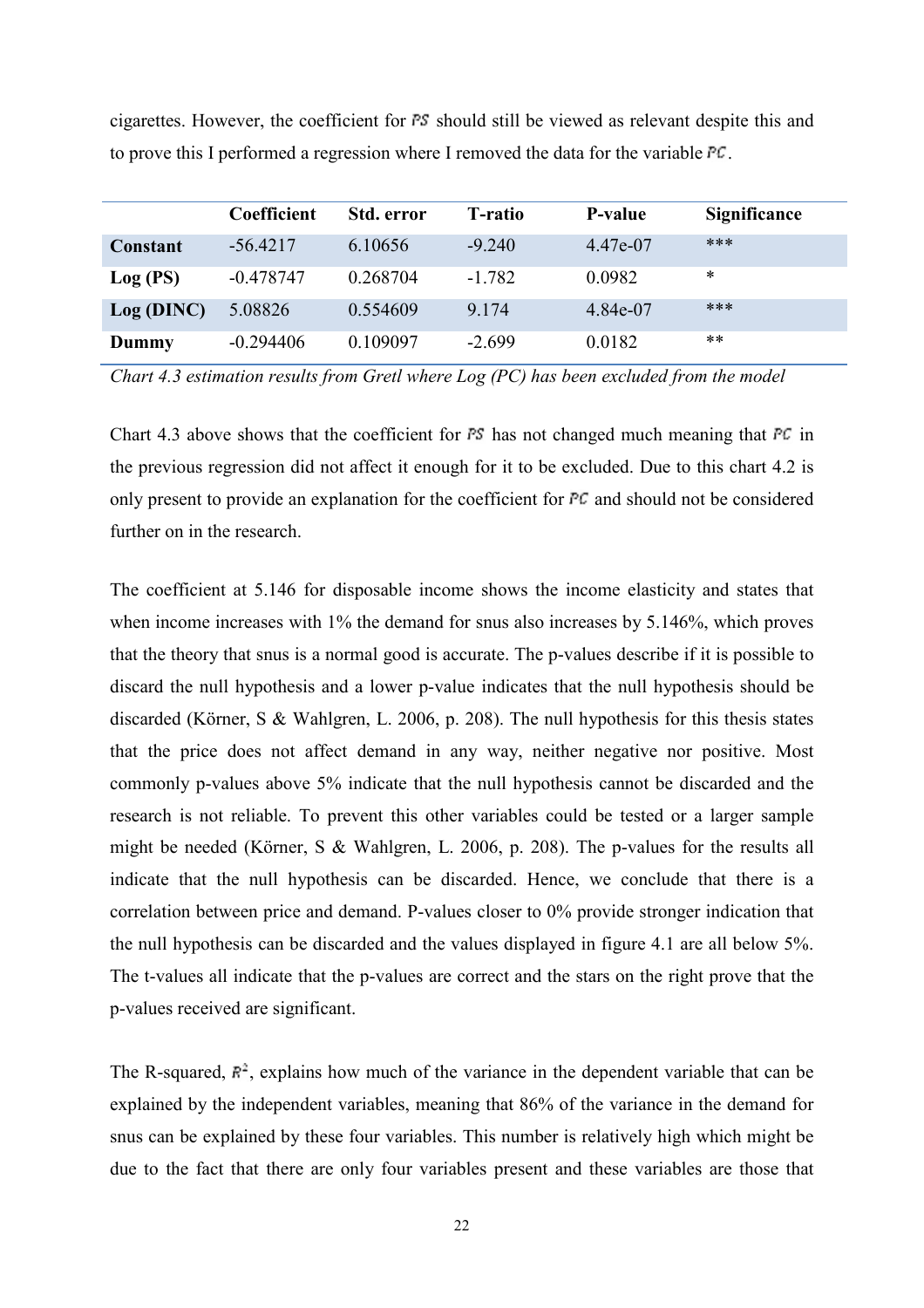affect demand mostly. Increasing the amount of independent variables and thereby showing what might affect and might not affect demand for snus might have achieved a lower number.

## **4.1.1 Heteroskedasticity**

Heteroskedasticity is of potential concern here due to the fact that the variance in the error term might not be constant against the dependent variable, meaning that the results received might not be statistically significant. Therefore we test for it based on the Breusch-Pagan test, which proves that the p-value is not small enough for us to be able to exclude the possibility that we will accept a false null hypothesis and the results could therefore be insignificant. Due to this it is necessary to correct for this when performing the test, and this is done by including robust standard errors (HAC) in the estimation. The calculations in chart 4.1 has robust standard errors included and therefore the possibility of heteroskedasticity can be excluded from further analysis.

### **4.1.2 Multicollinearity**

To test for multicollinearity it is most suitable to use a Variance Inflation Factor (VIF) which can be seen in chart 4.4, where each variable needs a value below 10 in order to be able to exclude the possibility of this. By performing this test in Gretl it is obvious that no variables in the model has values above 10, meaning that the chance of multicollinearity between any variables can be excluded. Many might argue that 5 is a better value when measuring multicollinearity and it can also be seen that no variables exhibits a value above 5 which further strengthens the conclusion that this can be excluded.

Variance Inflation Factors

Minimum possible value  $= 1.0$ 

Values > 10.0 may indicate a collinearity problem

| Variable  | <b>VIF</b> |
|-----------|------------|
| Log (PS)  | 4.636      |
| Log (PC)  | 1.121      |
| Log(DINC) | 4.621      |
| Dummy     | 3.264      |

*Chart 4.4 estimation results from Gretl, VIF test*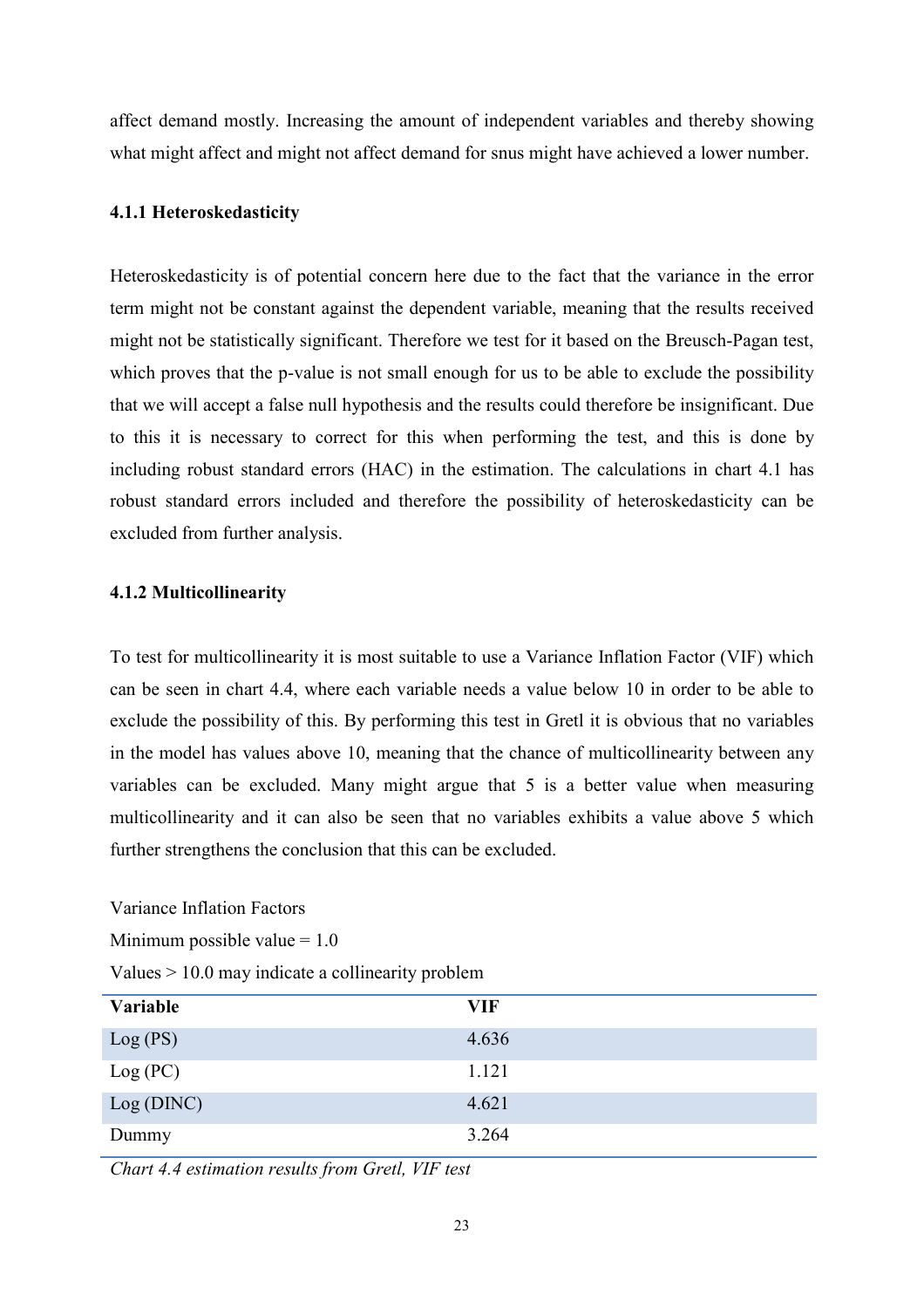#### **4.1.3 Autocorrelation**

The last aspect with this method was to test for autocorrelation between the variables by performing the Durbin-Watson test that tests if values in time series data affects data from year to year. The original regression in chart 4.1 gives a value of  $d = 1.834$ , which is close to 2, meaning that this can be excluded from the research as previously discussed. This points towards that the prices for each year are not solely decided on previous prices but instead on other external factors.

# **5. Analysis and Discussion**

*The results presented in the previous section will be analyzed and discussed here. I will try and explain what the results mean in the context of the area of research and how the results can be interpreted in a broader aspect. I will then discuss any limitations of this research and ethical aspects regarding it for future research.* 

#### **5.1 Discussion and conclusion**

This research asked two questions originally and these were (1) how will the increase in tax on snus affect its demand in Sweden and (2) what possible effects will the tax increase have on the predicted tax revenue? The results from the previous section showed that when price of snus increases by 1% demand for snus will fall as a consequence with 0.536% meaning that long-term price elasticity of demand for snus is -0.536 since the regression is performed during 17 consecutive years. As discussed earlier, it is very common that when price increases demand will eventually fall due to the fact that consumers cannot consume their optimal bundle anymore with their fixed income. In the short run consumers tend to continue purchasing and consuming a certain product despite the price increase since they cannot change their habits overnight. However, in the long run consumers have more alternatives such as the ability to stop using the product, purchasing substitute goods or importing cheaper goods from abroad from travels. The coefficient -0.536 shows that in the long run consumers tend to purchase less of snus and might instead import more illegally. This might give rise to the thought that less snus is not consumed, but instead the same amount is being consumed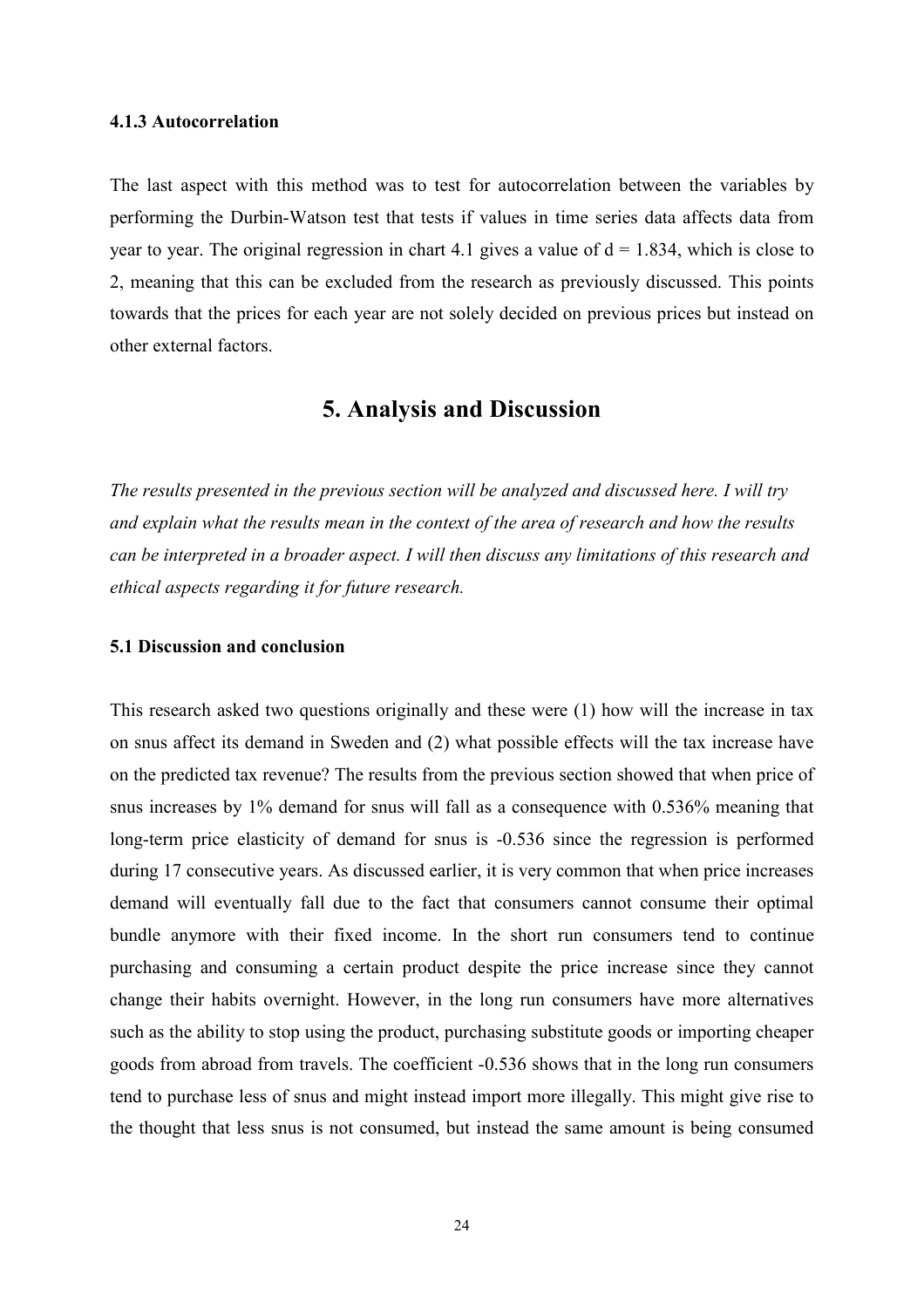with a less percentage being taxed upon. This would mean that the planned tax revenue collected from the government would not be as high as originally thought.

A different scenario might occur if consumers were to choose a substitute good instead of importing snus illegally. As mentioned previously a substitute to snus is cigarettes that due to increased taxes on both goods are equally expensive. If consumers were to choose to purchase cigarettes instead of snus since they previously chose snus due to the difference in price then the negative externalities associated with this switch could be major. Increased rates of smoking prevalence would entail health risks for those consuming it and those exposed to passive smoking. In the long run this could mean that medical costs in Sweden would increase and the government would have to plan for another reformation to be able to direct aid towards the health sector. Another approach to putting an end to smoking would be more extensive programs towards smoking prohibitions in the society, alternatives to nicotine such as gums or patches as well as carefully designed help programs for addicts. This could also bear costs that would need to be funded by the government in alternative ways such as tax increases or budget cuts. This argument supports previous research where the importance of the outline of a tobacco tax is discussed.

The intended increase in tax from the government suggests a price increase of 22% on snus, which according to Swedish Match's estimates on their portions would mean that during 2014 a dose of snus would cost 56.12 SEK. This 22% increase in price would cause an 11.8% decline in consumption. This drop in consumption would mean that Swedish Match would sell approximately 28,137,455 fewer doses in one year. This strongly supports the argument that Swedish Match might loose a major part of their market share on the Swedish market, which will open up the market for competitors that might sell cheaper and less quality products. There are some advantages and disadvantages of this scenario. More competitors on the markets equal a lower price on the products since they will be competing over the consumers. Lower prices on normal goods increases demand meaning that more snus will be bought. As long as the snus is sold on the Swedish market legally the government will be able to collect tax revenue on it and the increase in demand would mean an increase in tax revenue. However, more competitors on the market with less knowledge about the production process could indicate that the snus will have worse quality than the snus that exists today. If this brought even further health risks for consumers then the funds for the medical sector would have to increase further meaning that taxes would have to be increased to fund this.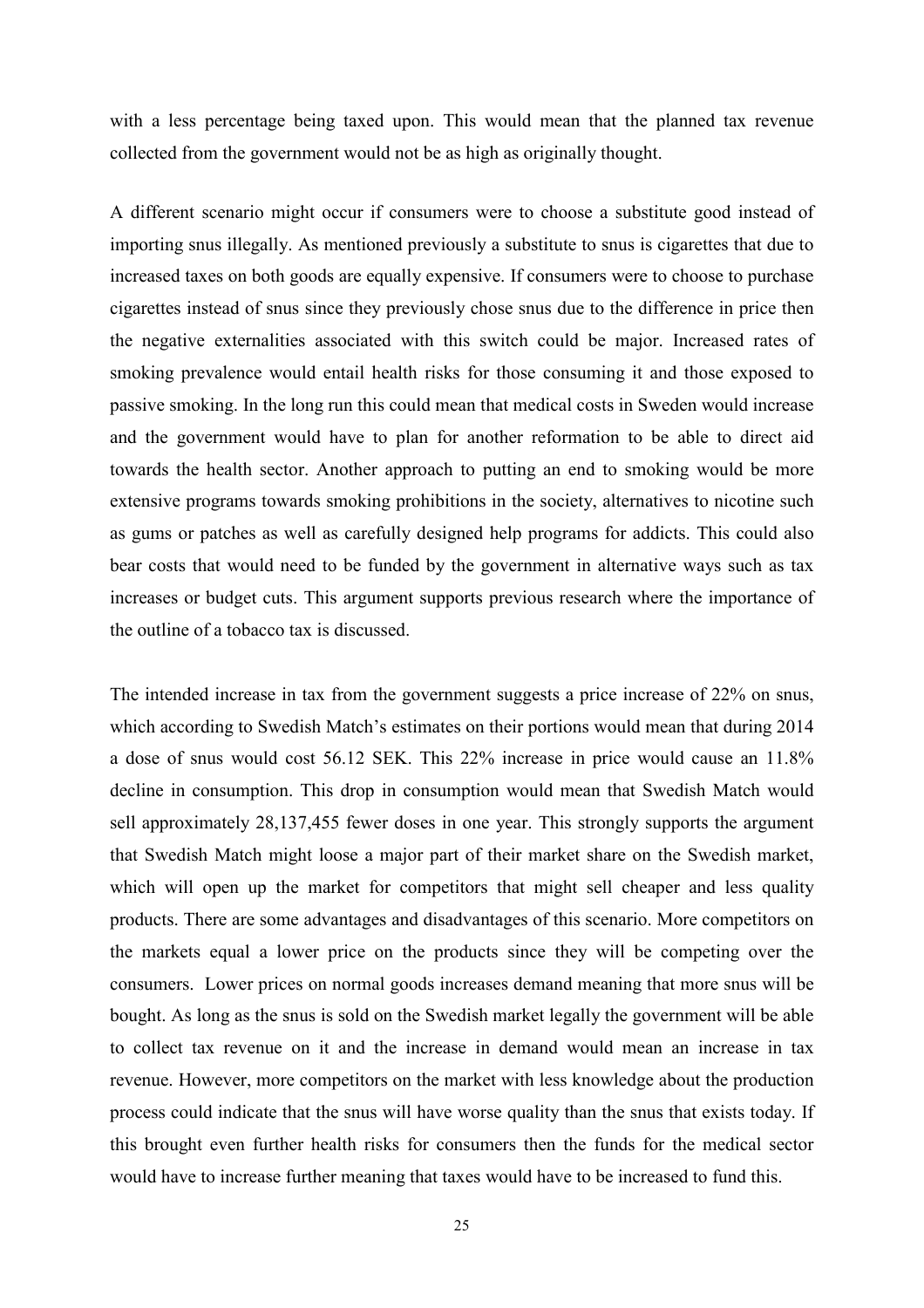The purpose of this thesis was to investigate how a tax increase would affect demand for snus in Sweden and how it might affect the predicted tax revenue. The discussion above answers the two questions asked in section 1 by explaining that demand for snus will fall drastically and the Swedish producers will be forced to increase prices and therefore be able to sell less. This will probably lead to increased illegal imports of similar products, which will not be taxed, and therefore the suggested tax revenue will not be as high as the government has predicted.

#### **5.2 Limitations of the approach**

This study has used data from three different sources, Eurostat, SCB and Swedish Match. The data from SCB is partially gathered from their database and partially from help via e-mail from their internal costs department. The data from the internal costs department was sent in an excel file via e-mail and contained information not available on their website. In order to receive information regarding sales in Sweden I tried to contact Swedish Match to see if they had any information regarding this. It was however difficult to get a response from them and they could not provide any other sale information than that available in their interim reports. Due to this I had to gather all the information myself from the reports and unfortunately the sales from Sweden, Norway and USA were not separated. However, since Sweden is the biggest actor for Swedish Match I chose to see this as representative for Swedish demand. The sales were all reported in millions of SEK, and since I noticed that this was not appropriate for the regression performed I recalculated everything into amount of doses sold instead. Swedish Match had no information regarding this as well, but since I had available data on sales and price per dose I chose to perform my own calculation. Therefore, the data for amount of doses sold is not something that has been collected from a database but is from own calculations. Due to the above-mentioned statement it should be noted that the research done in this thesis can only provide a rough model for how the Swedish demand for snus is affected by price. A more accurate image might be given if the data collected came from the same source or if it could be proven that the sales registered only came from Sweden and if the study were performed on a specific segment of the product, such as high quality segment.

Due to the given time frame it was difficult to gather more information that would potentially be necessary to perform a more detailed, comprehensive and empirically potentially more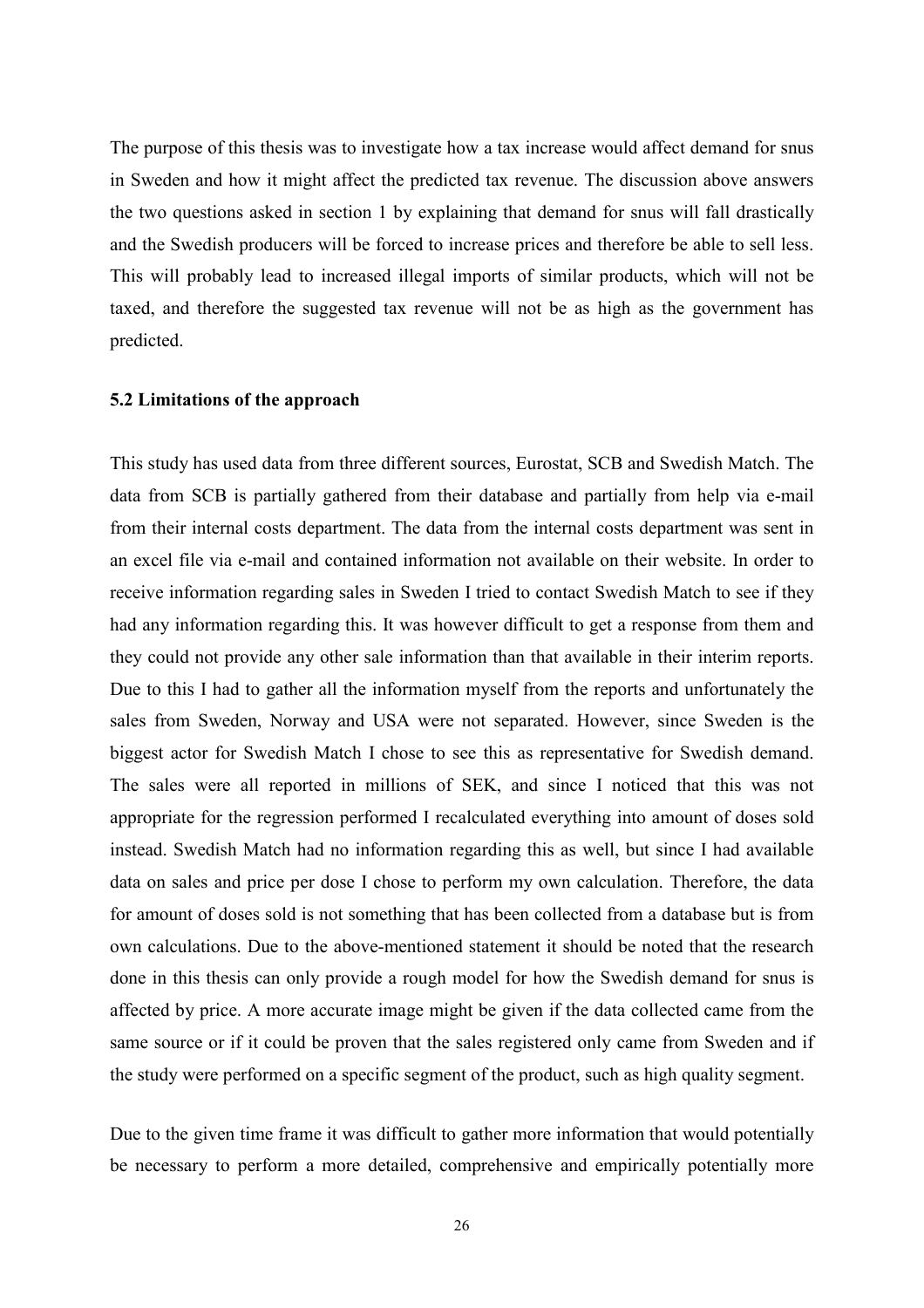reliable research. In this thesis I have only used five variables with observations over 17 years. However, working with a limited time range allows us to assume that preferences, which are otherwise hard to observe, remain approximately constant. This study should therefore be viewed as an attempt to analyze limited information for regression analysis against limited information about otherwise unobserved variables that may affect the long run demand as a longer time horizon or multiple countries would be considered within one regression. The  $F<sup>2</sup>$  for the research was at 0.862 meaning that 86% of the variance in demand for snus could be explained by these four variables, which must be considered a reasonable fit to the data. Additional variables could be added such as regional data within different counties in Sweden that could explain cultural differences, education about the risks of tobacco usage or the influence of commercial. These variables could help explain what drives demand for snus and this could in turn be of aid when determining an appropriate tax rate. However, given the overall satisfactory explanatory power of the model we cannot rule out that the estimated coefficients present a somewhat trustworthy approximation to the demand in Sweden during the observed time.

#### **5.3 Future research**

This thesis could build a stable foundation for future research by comparing this result with studies done where more variables have been used over a longer period of time. This thesis discusses price and demand for 17 years in Sweden. Due to the limited time frame of 10 weeks it was not possible to gather more data that would facilitate a comparison between Sweden, Norway and Finland, and how price affects consumers in the different countries. By comparing these countries and gathering more information as independent variables it would be very interesting to see if there are any cultural differences in how we react to price changes.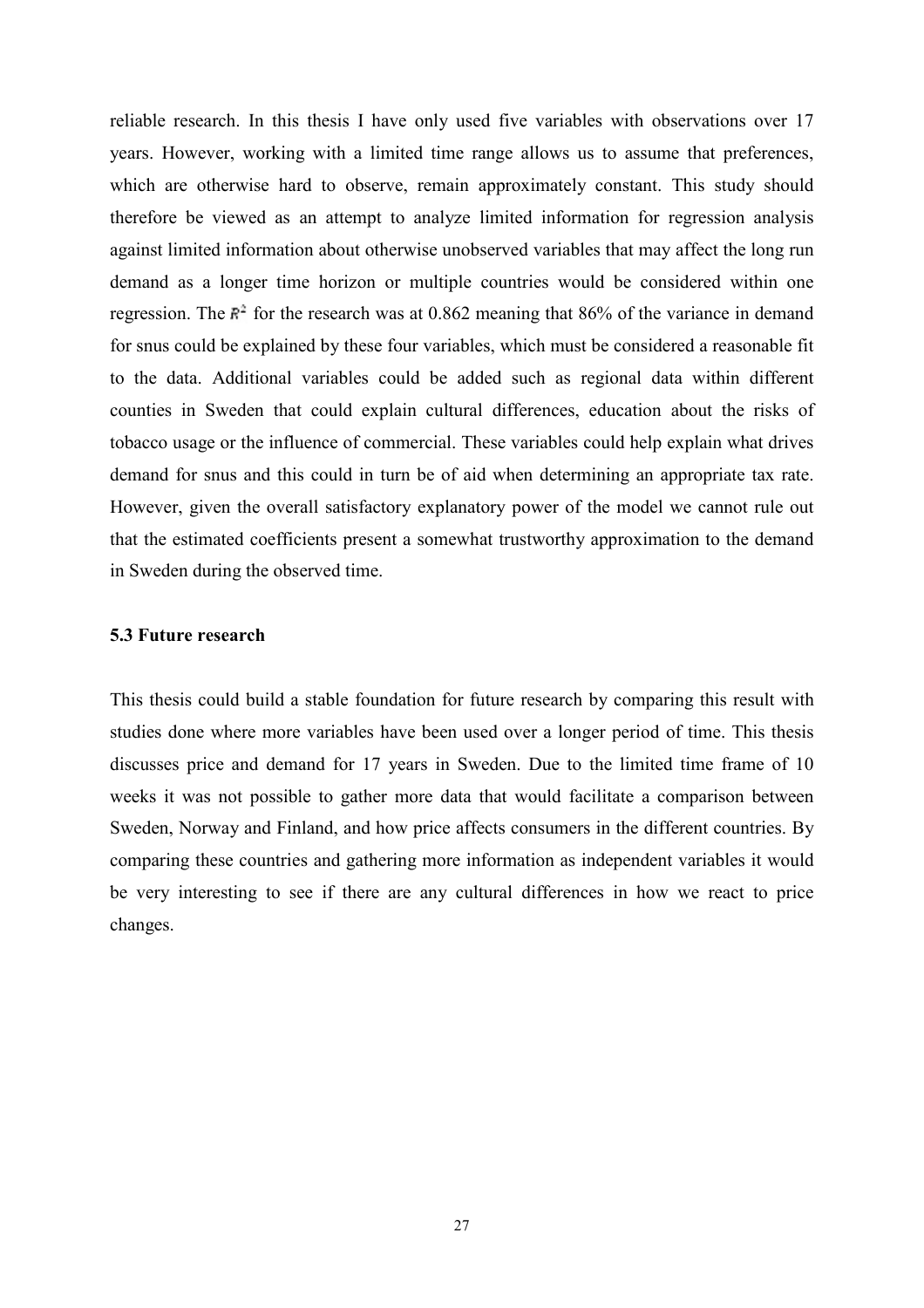# **6. References**

## **6.1 Articles**

Becker, G. & Murphy, K. (1988). A theory of rational addiction. *Journal of Political Economy.* Last accessed 2014-05-28. https://www.iei.liu.se/nek/730A17/artiklar/1.283076/Becker-Murphy.pdf

Bishop, J., Liu, H. & Meng, Q. (2006). Are Chinese smokers sensitive to price? *China Economic Review.* Last accessed 2014-05-28. http://www.sciencedirect.com.ezproxy.its.uu.se/science/article/pii/S1043951X06000897

Galbraith, J. & Kaiserman, M. (1997). Taxation, smuggling and demand for cigarettes in Canada. Evidence from time-series data. *Journal of Health Economics.* Last accessed 2014- 05-28.

<http://www.sciencedirect.com.ezproxy.its.uu.se/science/article/pii/S0167629696005255>

Laporte, A. (2006). Price responsiveness of demand for cigarettes: does rationality matter? *Substance Use & Misuse.* Last accessed 2014-05-27. <http://informahealthcare.com.ezproxy.its.uu.se/doi/abs/10.1080/10826080500521714>

Mellgren, F. (2012). Snussmugglingen har ökat drastiskt. *Svenska dagbladet,* 27 February 2012. Last accessed 2014-04-15. http://www.svd.se/nyheter/inrikes/snusmugglingen-har-okat-drastiskt\_6882701.svd

Ross, H., Powell, L., Tauras, J. & Chaloupka, F. (2005). New evidence on youth smoking behavior based on experimental price increases. *Contemporary Economic Policy.* Last accessed 2014-05-28.

http://onlinelibrary.wiley.com.ezproxy.its.uu.se/doi/10.1093/cep/byi015/abstract

Sheu, M., Hu, T., Keeler, T., Ong, M. & Sung, H. (2004). The effect of a major cigarette price change on smoking behavior in California: a zero-inflated negative binomial model. *Health Economics.* Last accessed 2014-05-28. <http://onlinelibrary.wiley.com.ezproxy.its.uu.se/doi/10.1002/hec.849/abstract>

## **6.2 Literature**

Graziano, Anthony M. & Raulin, Michael L (2007). Research methods: a process of inquiry. 6th ed. Boston: Pearson Allyn and Bacon

Körner, Svante & Wahlgren, Lars (2006). Statistisk dataanalys. 4., [omarb.] uppl. Lund: Studentlitteratur

Nguyen, L., Pekurinen, M. & Rosenqvist, G. (2012). Toolkit for Econometric Analysis of Demand for Tobacco. www.ppacte.com. Last accessed: 2014-04-16 http://www.ppacte.eu/index.php?option=com\_docman&task=doc\_details&gid=190&Itemid= 29

Perloff, Jeffrey M. (2008). Microeconomics: theory & applications with calculus. 1. ed. Boston: Pearson/Addison Wesley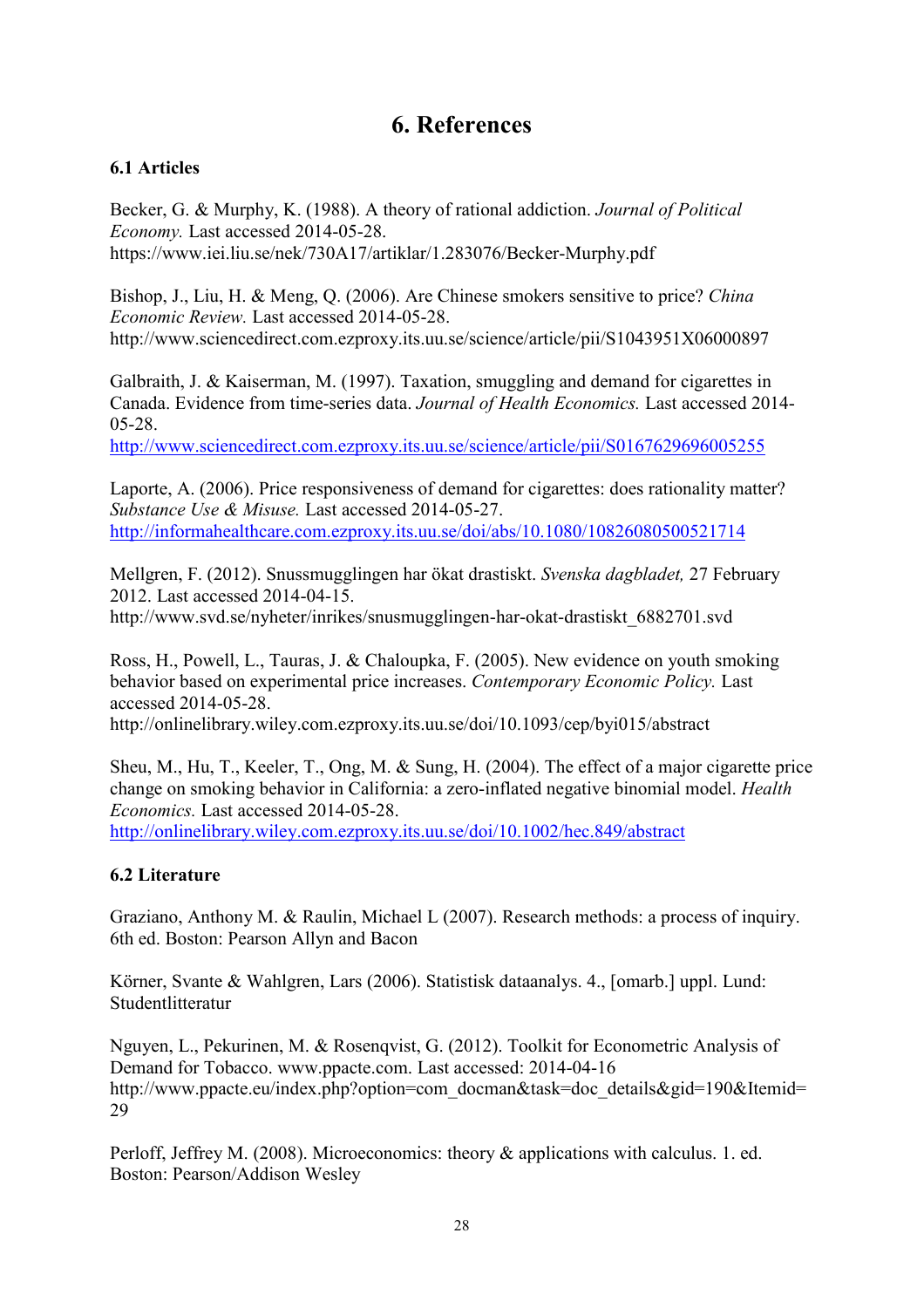Wooldridge, Jeffrey M. (2013). Introductory econometrics: a modern approach. 5., international edition. Florence: South-Western/Cengage Learning

## **6.3 Web publications**

Eriksen, M., Mackay, J. & Ross, H. (2014). *Cigarette Consumption.*  www.thetobaccoatlas.com. Last accessed 2014-04-15. http://www.tobaccoatlas.org/products/cigarette\_consumption/fig\_b/

Eurostat. (2014). *Harmonised indices – monthly data.* www.epp.eurostat.ec.europa.eu. Last update: 2014-05-19. Last accessed: 2014-05-27. http://appsso.eurostat.ec.europa.eu/nui/show.do?dataset=ei\_cphi\_m&lang=en

Folkhälsomyndigheten. (2009), *Tobakskonventionen – världens första folkhälsokonvention och hur den kan stimulera det tobaksförebyggande arbetet i Sverige,*  www.folkhalsomyndigheten.se. Last accessed: 2014-05-27 http://www.folkhalsomyndigheten.se/pagefiles/12292/R2009-04-Tobakskonventionen.pdf

Folkhälsomyndigheten. (2013). *Tobaksvanor.* www.folkhalsomyndigheten.se. Last update: 2013-11-04. Last accessed: 2014-04-16 http://www.folkhalsomyndigheten.se/amnesomraden/statistik-och-undersokningar/enkateroch-undersokningar/nationella-folkhalsoenkaten/levnadsvanor/tobaksvanor/

Regeringskansliet. (2014). *Förslag om skattehöjningar för finansiering av reformer.*  Pressmeddelande 9 april 2014. www.regeringen.se. Last accessed: 2014-04-15 http://www.regeringen.se/sb/d/18592/a/238351

Sohlberg, T. (2011). *Svenskars tobaksvnor kartlagda.* Report: Tal om tobak. www.su.se. Last update: 2011-11-24. Last accessed: 2014-04-16 http://www.su.se/om-oss/press-media-nyheter/pressrum/svenskars-tobaksvanor-kartlagda-1.11660

Statistiska Centralbyrån. (2010). *Priser och konsumtion. Prices and consumption.* Statistisk årsbok 2010. www.scb.se. Last accessed 2014-05-27. http://www.scb.se/statistik/\_publikationer/OV0904\_2010A01\_BR\_14\_A01BR1001.pdf

Swedish Match. (2012). *The Swedish Experience.* www.swedishmatch.com. Last update: 2012-05-23. Last accessed 2014-05-27. http://www.swedishmatch.com/en/Snus-and-health/The-Swedish-experience/

Swedish Match. (2013). *Company History.* www.swedishmatch.com. Last update: 2013-10- 17. Last accessed 2014-05-27. http://www.swedishmatch.com/en/Our-company/Company-history/Svenska-Tandsticks-AB/

Swedish Match. (2014a). *Snus and moist snuff.* www.swedishmatch.com. Last update: 2014- 03-25. Last accessed 2014-05-27.

http://www.swedishmatch.com/en/Our-business/Snus-and-moist-snuff/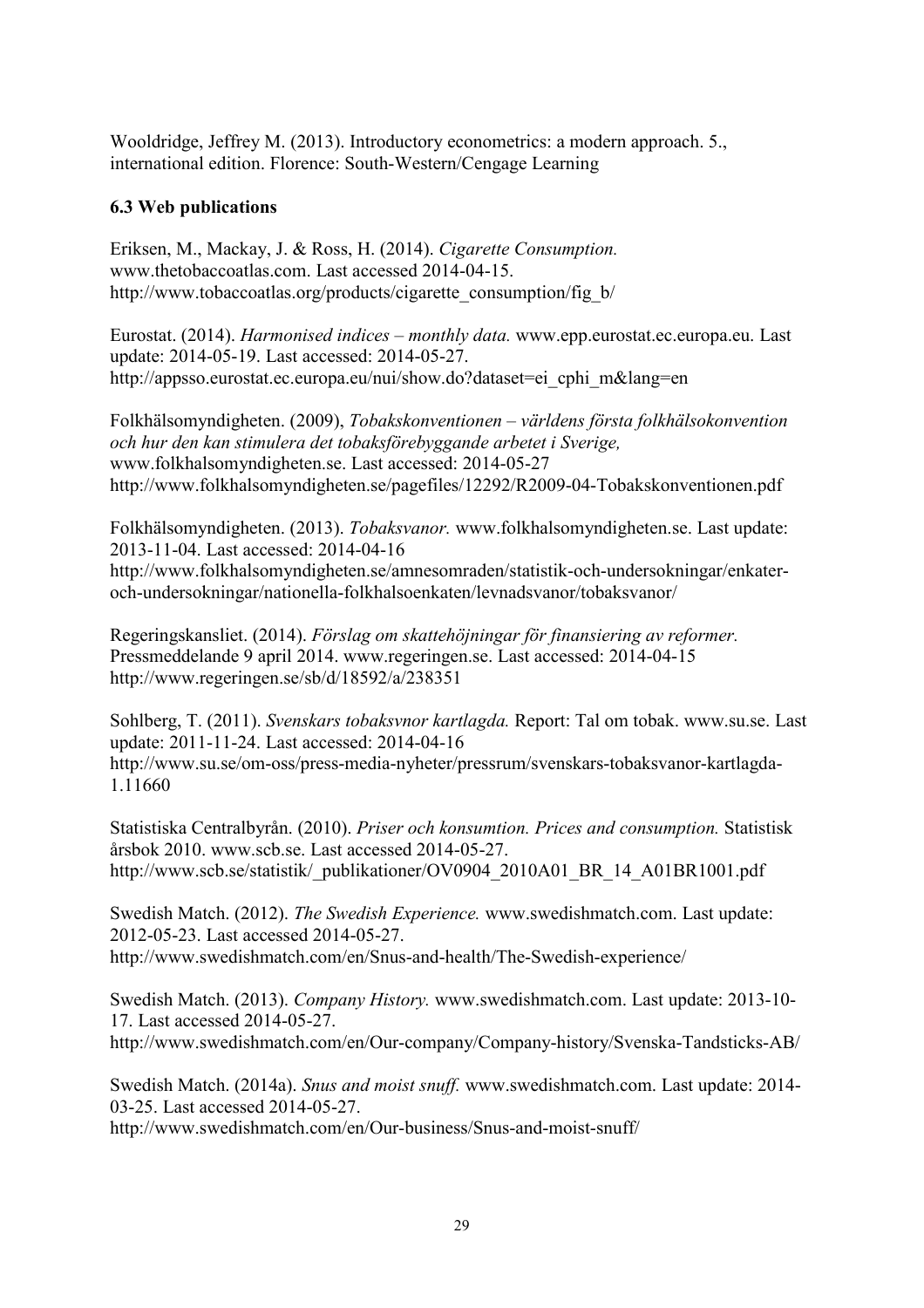Swedish Match. (2014b). *Interim Reports.* [www.swedishmatch.com.](http://www.swedishmatch.com/) Last update: 2014-02- 19. Last accessed 2014-05-28.

http://www.swedishmatch.com/en/Investors/Publications/Interim-reports/

Tullverket. (2014). *Tobacco from a country outside the EU.* www.tullverket.se. Last accessed 2014-05-27.

http://www.tullverket.se/en/startpage/keywordsaz/az/tobacco/tobaccofromacountryoutsidethe eu.4.16ca6de0120cf835feb80002189.html

World Health Organization. (2013). *Tobacco.* www.who.int. Last update: 2013-07. Last accessed 2014-05-27. http://www.who.int/mediacentre/factsheets/fs339/en/

### **7. Attachments**

**7.1 Appendix 1 displaying average prices for cigarettes and snus in Sweden from 1996- 2012, as well as adjusted prices for both goods**

**7.2 Appendix 2 displaying average disposable income in Sweden during 1996-2012, as well as adjusted disposable income using HICP in chart 5**

**7.3 Appendix 3 displaying sale data from Swedish Match, gathered from their interim reports (Swedish Match 2014b). Sale data adjusted using HICP in chart 5 as well as number of doses sold based on data from chart 1**

**7.4 Appendix 4 displaying the dummy variable for the introduction of the smoking prohibition in bars in 2005**

**7.5 Appendix 5 displaying HICP for all goods as well as tobacco and alcohol, gathered from Eurostat, base year for index = 2005**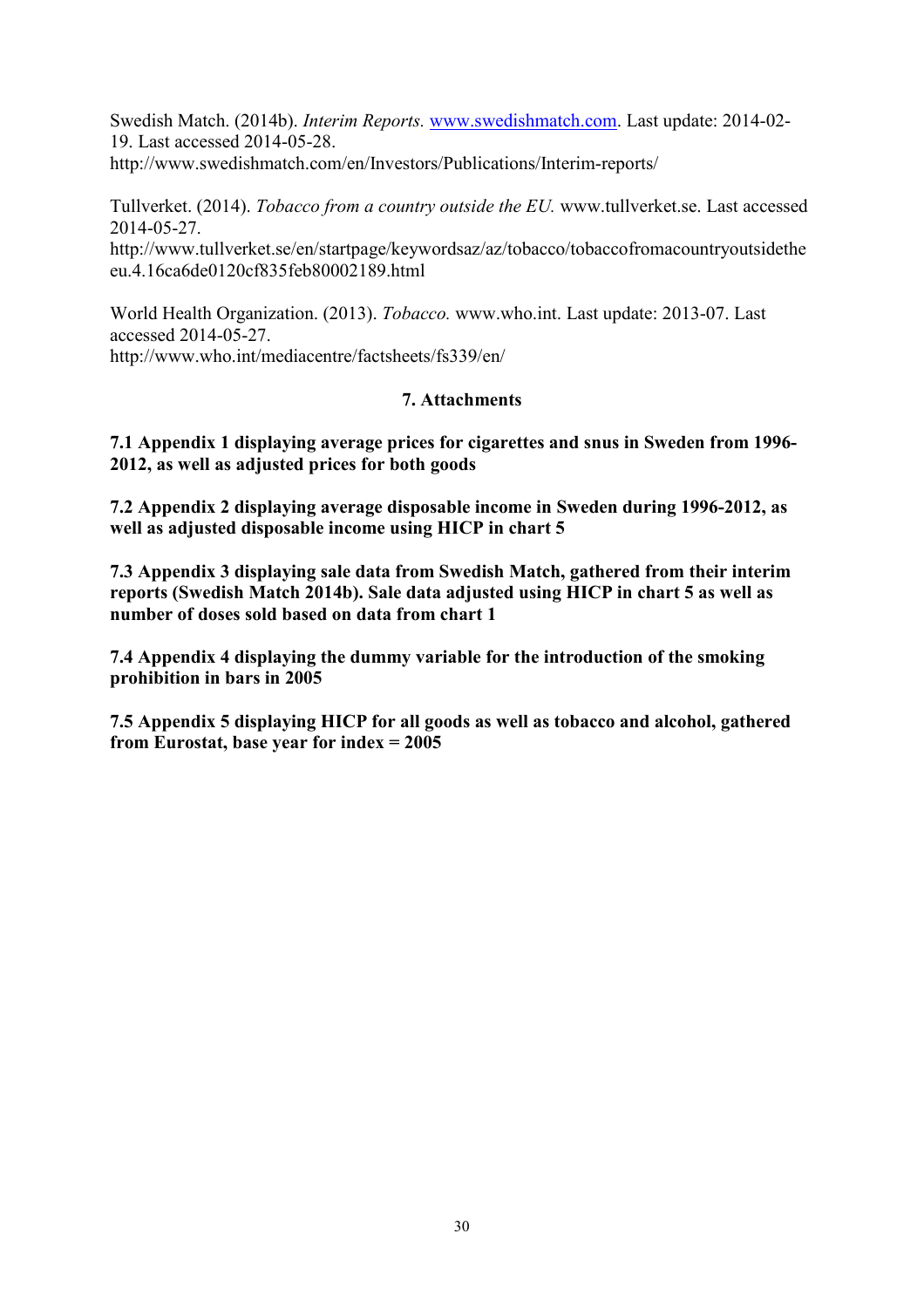| Year | Average price<br>for one pack of<br>"Red Prince"<br>(SEK) | Average price<br>for 1 can of<br>snus, $50g$<br>(SEK) | <b>Adjusted PC</b> | <b>Adjusted PS</b> |
|------|-----------------------------------------------------------|-------------------------------------------------------|--------------------|--------------------|
| 1996 | 31                                                        | 14.8                                                  | 48.2               | 23                 |
| 1997 | 38.2                                                      | 17.6                                                  | 50.7               | 23.3               |
| 1998 | 41                                                        | 20                                                    | 58.1               | 28.3               |
| 1999 | 35.2                                                      | 19.8                                                  | 49.1               | 27.6               |
| 2000 | 35.6                                                      | 20.8                                                  | 48.8               | 28.4               |
| 2001 | 36.4                                                      | 20.4                                                  | 50                 | 27.9               |
| 2002 | 37.3                                                      | 22.8                                                  | 49.9               | 30.4               |
| 2003 | 38.3                                                      | 23.2                                                  | 50.6               | 30.6               |
| 2004 | 38.5                                                      | 23.7                                                  | 50.9               | 31.3               |
| 2005 | 38.8                                                      | 24.4                                                  | 50.6               | 31.9               |
| 2006 | 39.8                                                      | 24.8                                                  | 51.2               | 31.9               |
| 2007 | 45                                                        | 34.1                                                  | 53.8               | 40.7               |
| 2008 | 48.1                                                      | 42.8                                                  | 53.2               | 47.3               |
| 2009 | 49.7                                                      | 43.9                                                  | 53.3               | 47                 |
| 2010 | 47.7                                                      | 46.3                                                  | 50.5               | 49                 |
| 2011 | 48.3                                                      | 47.8                                                  | 50.6               | 50                 |
| 2012 | 52.7                                                      | 51.3                                                  | 52.7               | 51.3               |

# **7.1 Appendix 1**

# **7.2 Appendix 2**

| Year | Average disposable<br>income (thousands of<br>SEK) | <b>Adjusted disposable</b><br>income | Number of<br>participants |
|------|----------------------------------------------------|--------------------------------------|---------------------------|
| 1996 | 148.3                                              | 192.7                                | 7083266                   |
| 1997 | 153.1                                              | 193.9                                | 7093750                   |
| 1998 | 159.9                                              | 202.3                                | 7107060                   |
| 1999 | 167.7                                              | 209.7                                | 7120505                   |
| 2000 | 176                                                | 217.2                                | 7146136                   |
| 2001 | 184                                                | 220.2                                | 7179357                   |
| 2002 | 190.5                                              | 224.3                                | 7216788                   |
| 2003 | 196.8                                              | 227.6                                | 7257299                   |
| 2004 | 201.2                                              | 230.6                                | 7305013                   |
| 2005 | 206.9                                              | 234.1                                | 7356871                   |
| 2006 | 212.7                                              | 237.2                                | 7434219                   |
| 2007 | 221.3                                              | 240.8                                | 7513694                   |
| 2008 | 229.6                                              | 244.6                                | 7591566                   |
| 2009 | 231.6                                              | 240                                  | 7673014                   |
| 2010 | 235.3                                              | 238.8                                | 7740539                   |
| 2011 | 243.2                                              | 245.7                                | 7795572                   |
| 2012 | 251.2                                              | 251.2                                | 7845049                   |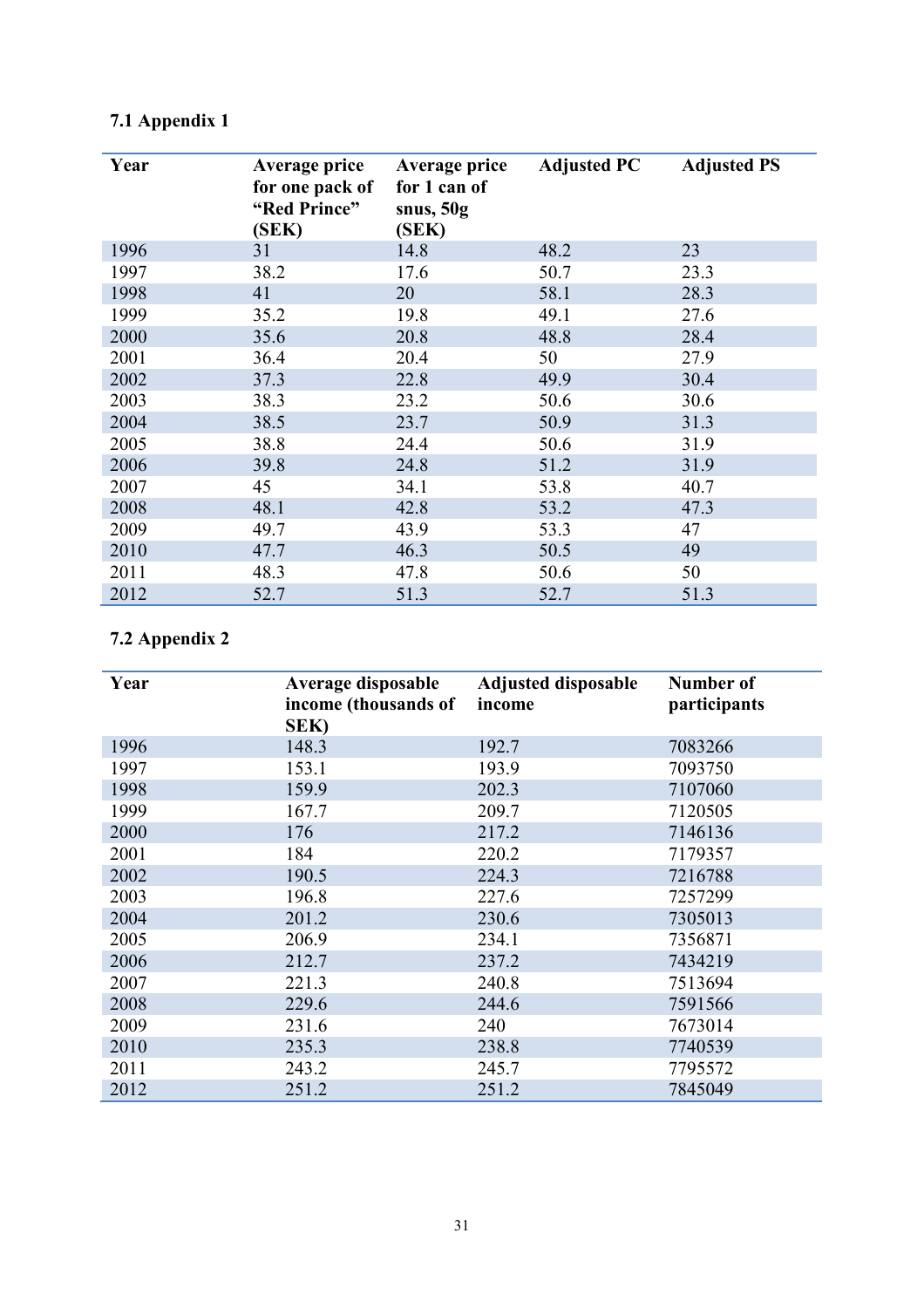# **7.3 Appendix 3**

| Year | <b>Total snus sale</b><br>(millions SEK) | <b>Adjusted snus sale</b> | Sale in number of<br>doses (millions) |
|------|------------------------------------------|---------------------------|---------------------------------------|
| 1996 | 900                                      | 1169.5                    | 50.9                                  |
| 1997 | 1079                                     | 1366.6                    | 58.5                                  |
| 1998 | 1337                                     | 1691.7                    | 59.7                                  |
| 1999 | 1688                                     | 2111.2                    | 76.4                                  |
| 2000 | 2071                                     | 2556                      | 103.4                                 |
| 2001 | 2457                                     | 2940.3                    | 105.2                                 |
| 2002 | 2788                                     | 3282.3                    | 107.8                                 |
| 2003 | 2995                                     | 3463.4                    | 113.1                                 |
| 2004 | 3081                                     | 3531.3                    | 113                                   |
| 2005 | 3131                                     | 3542                      | 111.1                                 |
| 2006 | 3363                                     | 3750.8                    | 117.5                                 |
| 2007 | 3289                                     | 3578.2                    | 87.8                                  |
| 2008 | 3829                                     | 4078.5                    | 86.2                                  |
| 2009 | 4250                                     | 4403.8                    | 93.7                                  |
| 2010 | 4522                                     | 4589.3                    | 93.6                                  |
| 2011 | 4726                                     | 4775                      | 95.4                                  |
| 2012 | 5049                                     | 5049                      | 98.5                                  |

# **7.4 Appendix 4**

| Year | Dummy variable (prohibition) |
|------|------------------------------|
| 1996 | $\boldsymbol{0}$             |
| 1997 | $\boldsymbol{0}$             |
| 1998 | $\boldsymbol{0}$             |
| 1999 | $\boldsymbol{0}$             |
| 2000 | $\boldsymbol{0}$             |
| 2001 | $\overline{0}$               |
| 2002 | $\boldsymbol{0}$             |
| 2003 | $\boldsymbol{0}$             |
| 2004 | $\boldsymbol{0}$             |
| 2005 | 1                            |
| 2006 | 1                            |
| 2007 | 1<br>ı                       |
| 2008 | $\mathbf{1}$                 |
| 2009 | 1                            |
| 2010 | 1                            |
| 2011 |                              |
| 2012 |                              |